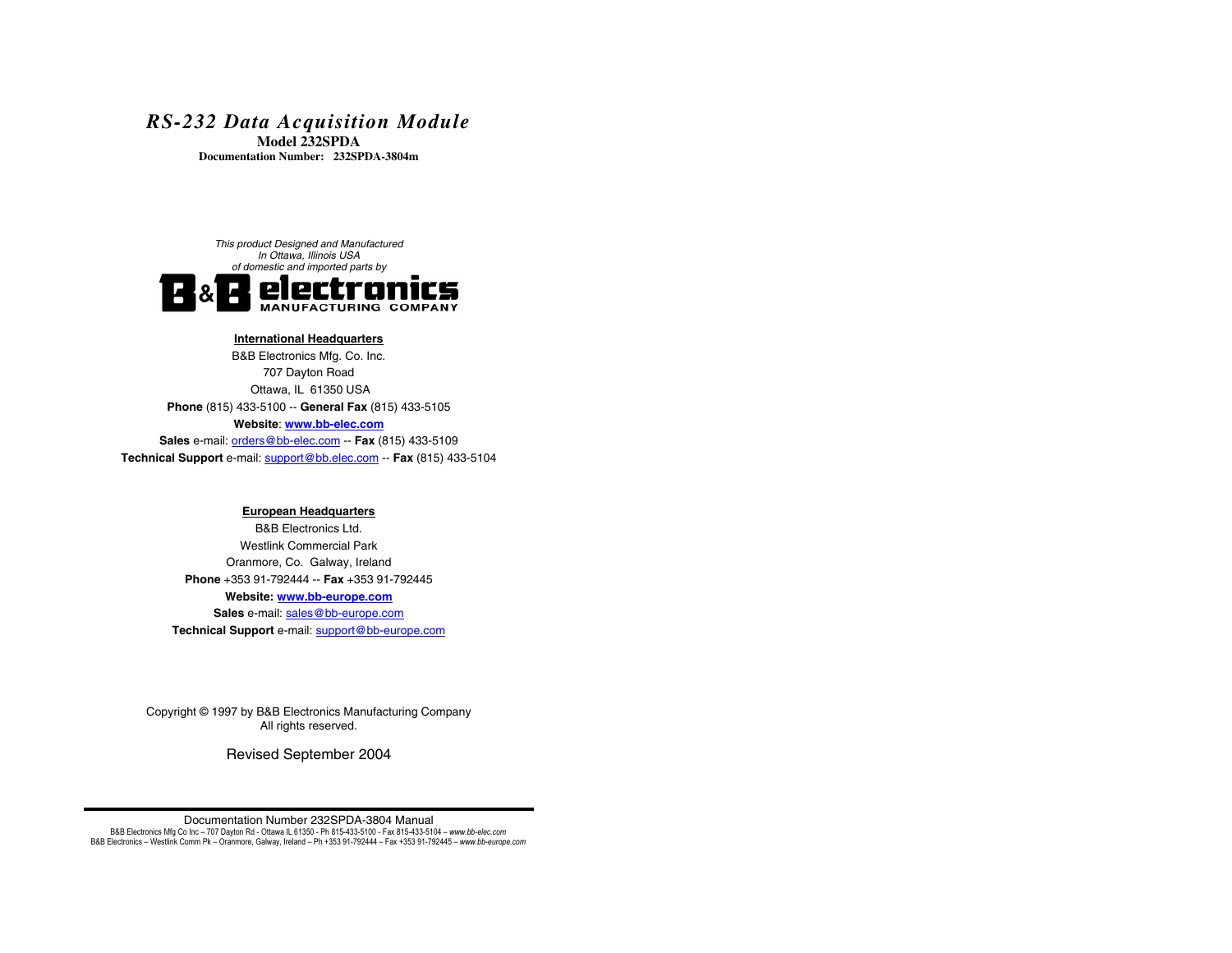| APPENDIX A: DECIMAL TO HEX TO ASCII TABLE 43 |  |
|----------------------------------------------|--|
|                                              |  |
|                                              |  |
| APPENDIX D: ANALOG OUTPUT IMPEDANCE51        |  |

B&B Electronics Mfg Co Inc - 707 Dayton Rd - Ottawa IL 61350 - Ph 815-433-5100 - Fax 815-433-5104 - www.bb-elec.com<br>B&B Electronics - Westlink Comm Pk - Oranmore, Galway, Ireland - Ph +353 91-792444 - Fax +353 91-792445 -

Table of Contents

 $\mathbf{i}$ 

Documentation Number 232SPDA-3804 Manual

Table of Contents Documentation Number 232SPDA-3804 Manual ii. B&B Electronics Mfg Co Inc - 707 Dayton Rd - Ottawa IL 61350 - Ph 815-433-5100 - Fax 815-433-5104 - www.bb-elec.com<br>B&B Electronics - Westlink Comm Pk - Oranmore, Galway, Ireland - Ph +353 91-792444 - Fax +353 91-792445 -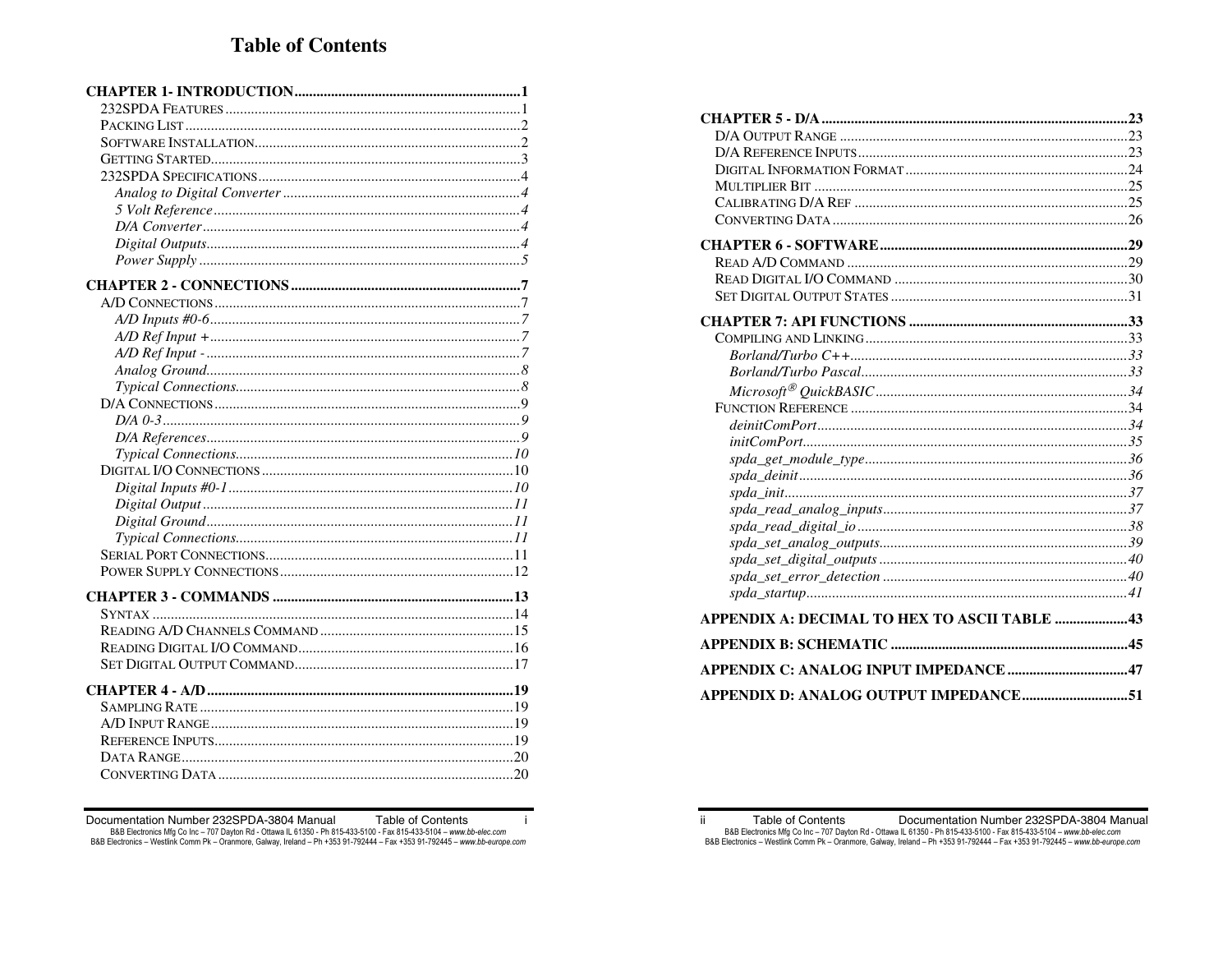# **Chapter 1- Introduction**

# **232SPDA Features**

 The 232SPDA is a general purpose control module that connects to your computer's RS-232 serial port. The 232SPDA offers 7 channels of 12-bit A/D, 4 channels of 8-bit D/A, 2 digital inputs and 1 digital output. With these features, the module can be used to sense a wide range of external conditions and to control a variety of devices.

 The 7 A/D channels allow you to measure voltages from 0 to 5 Volts. The 4 D/A channels allow you to output an analog voltage between 0V and 4.3V. The digital output is CMOS compatible. The 2 digital inputs are CMOS/TTL compatible. The A/D, D/A and digital I/O lines are available through a DB-25S (female) connector.

 The 232SPDA connects to your computer's RS-232 serial port through a DB-25S connector. The unit automatically detects baud rates from 1200 to 9600. A data format of 8 data bits, 1 stop bit and no parity is used.

The 232SPDA requires 12VDC @ 35 milliamps (not including the power consumption of external devices).



**Figure 1.1 - 232SPDA Unit** 



**Figure 1.2 - Block Diagram of the 232SPDA** 

# **Packing List**

 Examine the shipping carton and contents for physical damage. The following items should be in the shipping carton:

- 1. 232SPDA unit
- 2. One 232SPDA 3.5" disk
- 3. This instruction manual

If any of these items are damaged or missing contact B&B Electronics immediately.

# **Software Installation**

 The 232SPDA comes with several demonstration programs. Your disk contains a file named "FILES.LST", which is a listing of the programs with descriptions. To install these files on your hard drive:

- Place the disk in drive A.
- Type **A:** and press the **<ENTER>** key.
- Type **INSTALL** and press the **<ENTER>** key.
- Follow the instructions given by the program.

Documentation Number 232SPDA-3804 Manual Chapter 1: Introduction 1 B&B Electronics Mfg Co Inc – 707 Dayton Rd - Ottawa IL 61350 - Ph 815-433-5100 - Fax 815-433-5104 – *www.bb-elec.com* B&B Electronics - Westlink Comm Pk - Oranmore, Galway, Ireland - Ph +353 91-792444 - Fax +353 91-792445 - www.bb-europe.com

<sup>2</sup> Chapter 1: Introduction Documentation Number 232SPDA-3804 Manual B&B Electronics Mfg Co Inc – 707 Dayton Rd - Ottawa IL 61350 - Ph 815-433-5100 - Fax 815-433-5104 – *www.bb-elec.com* B&B Electronics - Westlink Comm Pk - Oranmore, Galway, Ireland - Ph +353 91-792444 - Fax +353 91-792445 - www.bb-europe.com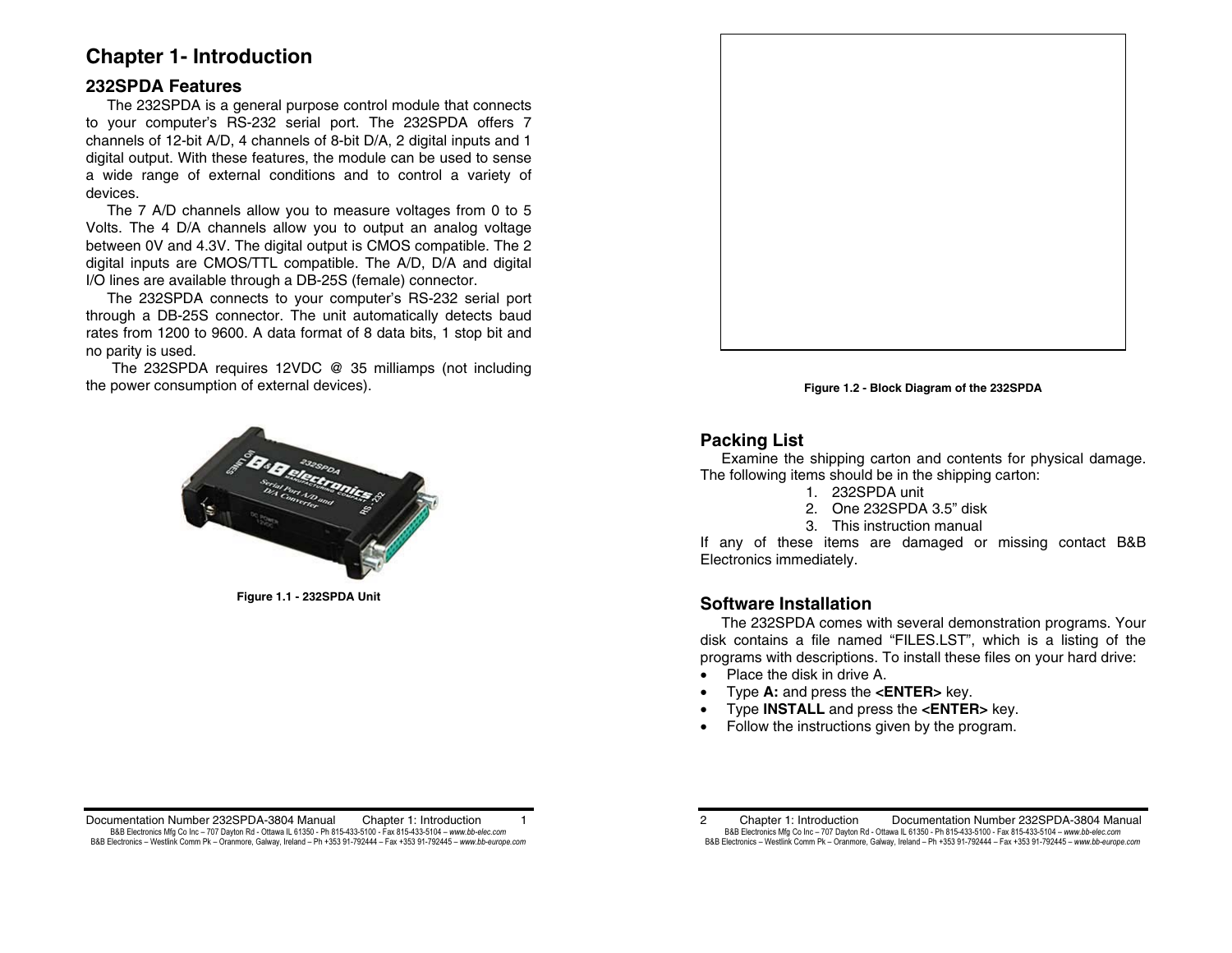## **Getting Started**

 This section will provide a quick example using the 232SPDA and the demonstration program. If you experience any problems, refer to Chapter 2 for more precise information on connections. The demo program continually reads the A/D inputs and the digital I/O. The serial port is configured for 9600 baud, 8 data bits, no parity, 1 stop bit. The program supports standard addresses and IRQ's for COM1 and COM2.

Connect a 0 to 5VDC analog device to A/D input #0 or you can connect a variable resistor as shown in Figure 1.3. The variable resistor must be greater than 1k Ohms to limit the output current to 5 milliamps. Connect A/D Ref. Input + to +5VDC. Connect A/D Ref. Input - to analog ground (see Figure 1.3). Then connect the 232SPDA to a standard IBM serial port using a straight through cable or a standard DB-9 to DB-25 adapter cable. Once your connections have been made, run the demo program. Any change in A/D or digital lines on the 232SPDA will automatically be displayed on the screen.

 To output an analog voltage, connect D/A 0 (I/O pin 22) to A/D 0 (I/O pin 8). Next, run the demo program. Follow the instructions on the screen to output an analog voltage. The demo program will display the voltage being outputted. With this connection A/D 0 is reading the voltage on D/A 0. A/D 0 and D/A 0 should be close to the same value. The D/A converter has 8-bit resolution while the A/D converter has 12-bit resolution, so some difference in the two values can be expected.



#### **Figure 1.3 - A/D with Variable Resistor**

Documentation Number 232SPDA-3804 Manual Chapter 1: Introduction 3 B&B Electronics Mfg Co Inc – 707 Dayton Rd - Ottawa IL 61350 - Ph 815-433-5100 - Fax 815-433-5104 – *www.bb-elec.com* B&B Electronics - Westlink Comm Pk - Oranmore, Galway, Ireland - Ph +353 91-792444 - Fax +353 91-792445 - www.bb-europe.com

# **232SPDA Specifications**

## **Analog to Digital Converter**

| Resolution:                               | 12 bit                          |
|-------------------------------------------|---------------------------------|
| Channels:                                 |                                 |
| Reference Range:                          | 5.0 VDC max. (1.221 mV per bit) |
|                                           | 2.5 VDC min. (0.610 mV per bit) |
| A/D Ref. Input -                          | 0 VDC to 2.5 VDC                |
| A/D Ref. Input +                          | 2.5 VDC to 5.0 VDC              |
| Input Voltage Range:                      | $-0.3$ VDC to 5.3 VDC           |
| Total Unadjusted Error: +/- 1.75 LSB max. |                                 |
|                                           |                                 |

A/D input channels must be driven from a source impedance less than 1kΩ.

### **5 Volt Reference**

| Output Voltage:        | 4.975 to 5.025 VDC (5.0 VDC typ.) |
|------------------------|-----------------------------------|
| Accuracy:              | $+/- 0.5 \%$                      |
| <b>Output Current:</b> | 5 milliamps max.                  |
| <b>N/A A</b>           |                                   |

# **D/A Converter**

| Resolution:                  | 8 bit                              |
|------------------------------|------------------------------------|
| Channels:                    | Δ                                  |
| Voltage Range:               | 0VDC to 4.3VDC                     |
| Reference Range:             | $-0.3$ VDC to 5.3VDC               |
| <b>Output Voltage Error:</b> | $+/-0.07V$ when multiplier bit = 0 |
|                              | $+/-0.14V$ when multiplier bit = 1 |

D/A output channels must have a resistive load greater than or equal to 10 kΩ and a capacitive load less than or equal to 100 pF.

### **Digital Inputs**

| Channels:              | 2                        |
|------------------------|--------------------------|
| Voltage Range:         | -30 VDC to 30 VDC        |
| Low Voltage:           | -30 VDC to 1.0 VDC       |
| High Voltage:          | 2.0 VDC to 30 VDC        |
| Leakage Current:       | 1 microamp max.          |
| <b>Digital Outputs</b> |                          |
| Channels:              | 1                        |
| Low Voltage:           | 0.6 VDC @ 8.7 milliamps  |
| High Voltage:          | 4.3 VDC @ -5.4 milliamps |
|                        |                          |

4 Chapter 1: Introduction Documentation Number 232SPDA-3804 Manual B&B Electronics Mfg Co Inc – 707 Dayton Rd - Ottawa IL 61350 - Ph 815-433-5100 - Fax 815-433-5104 – *www.bb-elec.com* B&B Electronics - Westlink Comm Pk - Oranmore, Galway, Ireland - Ph +353 91-792444 - Fax +353 91-792445 - www.bb-europe.com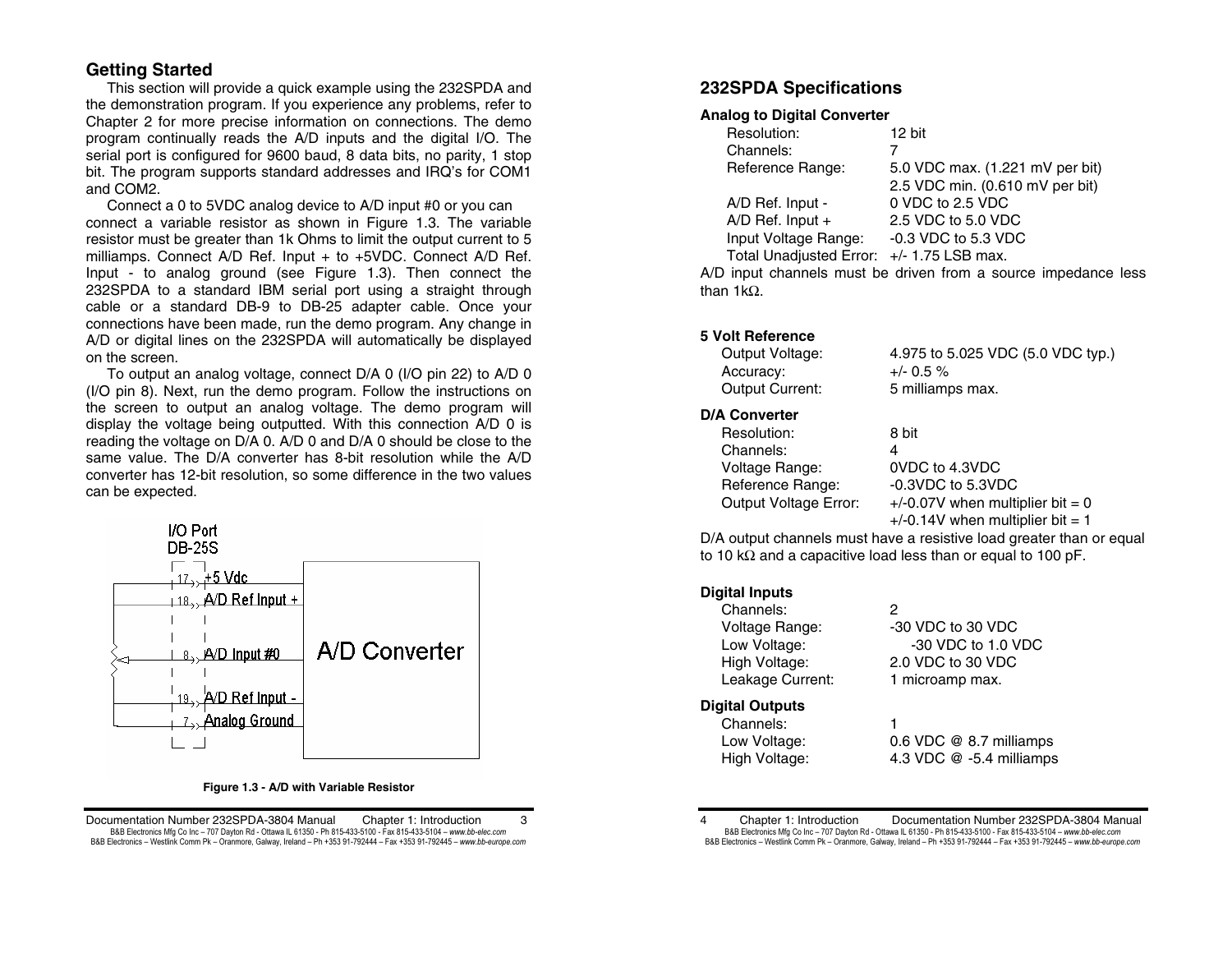## **Power Supply**

Input Voltage: 12VDC to 16VDC @ 35 milliamps

### **Communications**

| Standard:  | RS-232 (unit is DCE)               |
|------------|------------------------------------|
| Baud Rate: | 1200 to 9600 (automatic detection) |
| Format:    | 8 data bits, 1 stop bit, no parity |
| Connector: | DB-25S (female)                    |
|            |                                    |

Documentation Number 232SPDA-3804 Manual Chapter 1: Introduction 5 B&B Electronics Mfg Co Inc – 707 Dayton Rd - Ottawa IL 61350 - Ph 815-433-5100 - Fax 815-433-5104 – www.*bb-elec.com*<br>B&B Electronics – Westlink Comm Pk – Oranmore, Galway, Ireland – Ph +353 91-792444 – Fax +353 91-792445

6 Chapter 1: Introduction Documentation Number 232SPDA-3804 Manual B&B Electronics Mfg Co Inc – 707 Dayton Rd - Ottawa IL 61350 - Ph 815-433-5100 - Fax 815-433-5104 – *www.bb-elec.com*<br>B&B Electronics – Westlink Comm Pk – Oranmore, Galway, Ireland – Ph +353 91-792444 – Fax +353 91-792445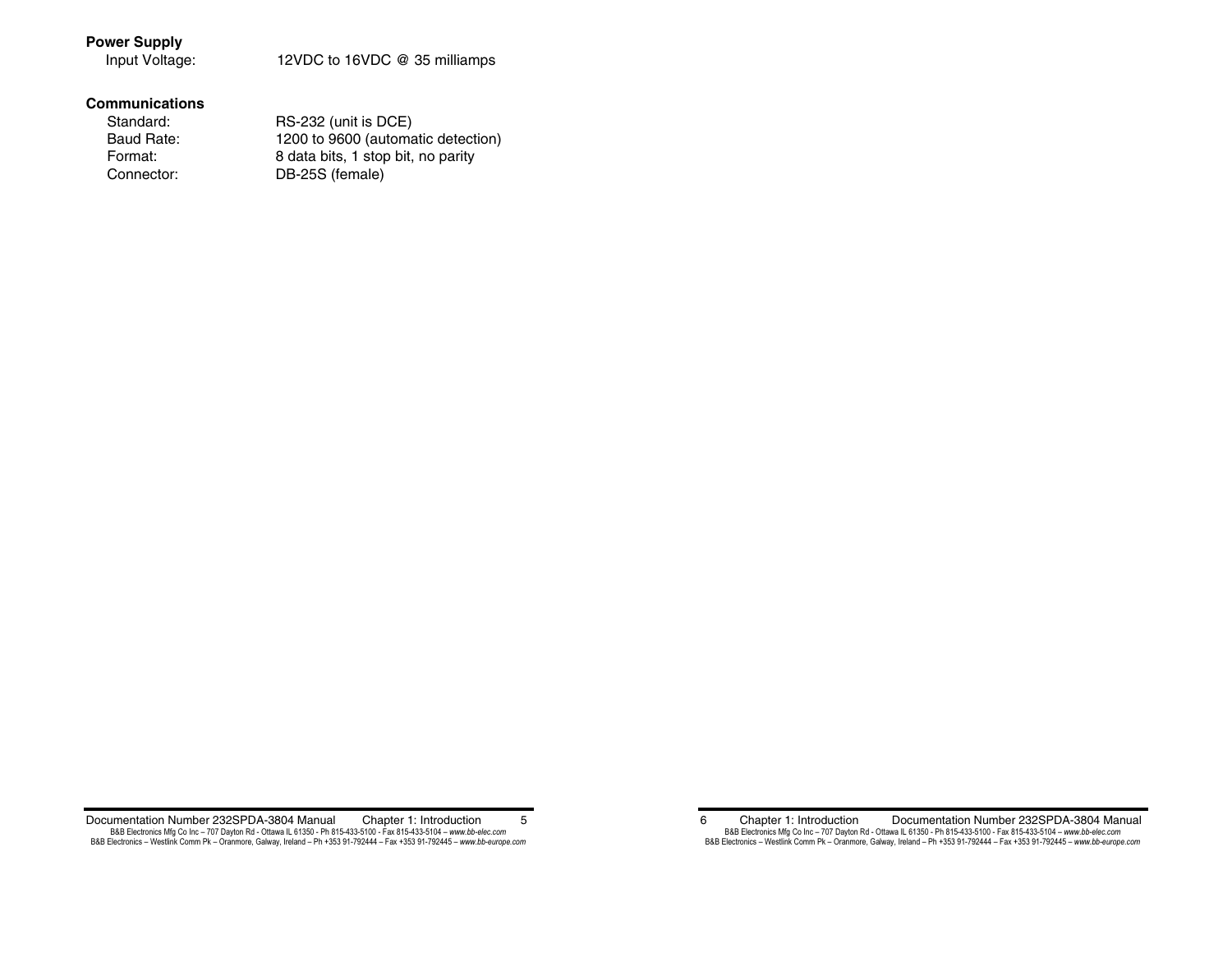# **Chapter 2 - Connections**

 This chapter covers the connections required for the 232SPDA. There are five sets of connections: A/D converter, D/A connections, digital I/O, serial port and power supply. Do not make any connections to the 232SPDA until you have read this chapter. If you do not intend to use a section, it is still important to read each section.

# **A/D Connections**

 The A/D connections are made on the I/O port, which is a DB-25S (female) connector. Table 2.1 shows the pinout of the I/O port. The next sections explain the functions and connections for the various analog signals.

## **A/D Inputs #0-6**

 These are the analog input channels. The analog data that is read from the 232SPDA is related to the voltage on these pins. Connect your devices to the analog input channels. Unused A/D inputs should be connected to analog ground.

## **A/D Ref Input +**

 The voltage connected to this pin determines the upper end of the input voltage range. For proper operation, this pin must be connected to a DC voltage between +2.5 and +5.0 Volts. The 232SPDA provides a 5.0V +/-0.5% reference. The 5V reference can be used if you require a 0 to 5VDC input range. If your application requires a better reference voltage or a different input range, you must supply the appropriate reference to this pin. This voltage **must be at least 2.5V greater than A/D Ref Input-.** Bypassing this pin with 0.01µF ceramic and 10µF tantalum capacitors to analog ground will help minimize noise.

## **A/D Ref Input -**

 The voltage connected to this pin determines the low end of the input voltage range. For proper operation, this pin must be connected to a DC voltage between 0 and +2.5 Volts. Typically, this is connected to your device's ground and analog ground, which is 0 Volts.

## **Analog Ground**

The pin should be connected to your analog devices ground. If ground (0V) is the low end of your input voltage range, A/D Ref Input - should be connected to this pin. To keep noise at a minimum **do not connect** analog ground and digital ground together. Unused A/D Inputs should be connected to analog ground.

## **Typical Connections**

 Figure 2.1 shows the typical connections of the 232SPDA for a 0 to 5VDC input range.





Documentation Number 232SPDA-3804 Manual Chapter 2 Connections 7 B&B Electronics Mfg Co Inc – 707 Dayton Rd - Ottawa IL 61350 - Ph 815-433-5100 - Fax 815-433-5104 – *www.bb-elec.com* B&B Electronics - Westlink Comm Pk - Oranmore, Galway, Ireland - Ph +353 91-792444 - Fax +353 91-792445 - www.bb-europe.com

8 Chapter 2 Connections Documentation Number 232SPDA-3804 Manual B&B Electronics Mfg Co Inc – 707 Dayton Rd - Ottawa IL 61350 - Ph 815-433-5100 - Fax 815-433-5104 – *www.bb-elec.com* B&B Electronics - Westlink Comm Pk - Oranmore, Galway, Ireland - Ph +353 91-792444 - Fax +353 91-792445 - www.bb-europe.com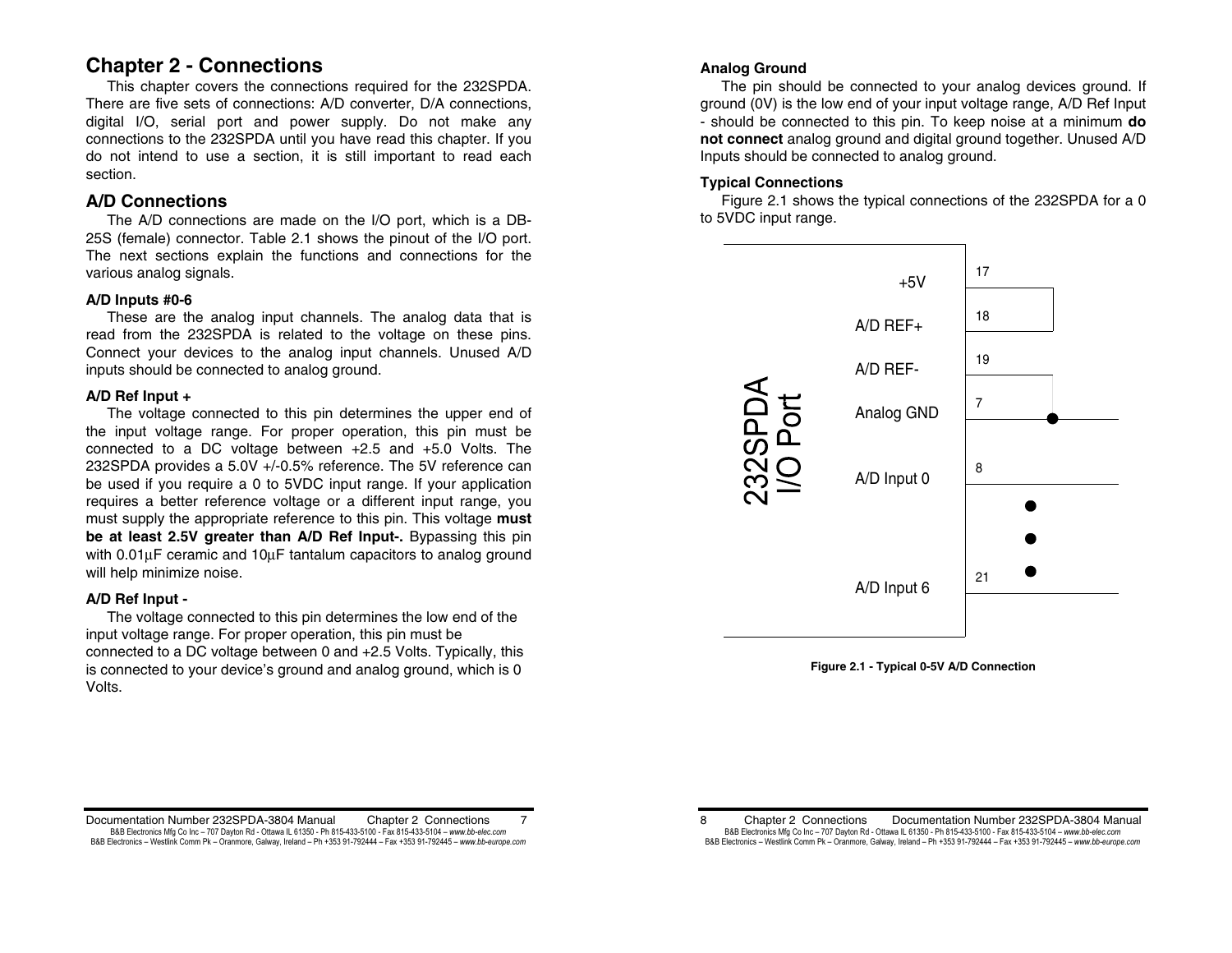| Table 2.1 - 232SPDA I/O Port Pinout |                       |                        |                  |
|-------------------------------------|-----------------------|------------------------|------------------|
| <b>DB-25S</b><br>Pin#               | Function              | <b>DB-25S</b><br>Pin # | Function         |
|                                     | <b>GND</b>            | 14                     | $D/A$ Ref. 1     |
| $\overline{c}$                      | +12VDC Output*        | 15                     | $D/A$ Ref. 2     |
| 3                                   | <b>Digital Output</b> | 16                     | $D/A$ Ref. 3     |
| 4                                   | Digital Input #0      | 17                     | +5VDC Output     |
| $\overline{5}$                      | Digital Input #1      | 18                     | A/D Ref. Input + |
| 6                                   | Digital GND           | 19                     | A/D Ref. Input - |
| $\overline{7}$                      | Analog GND            | 20                     | No connection    |
| 8                                   | A/D Input #0          | 21                     | A/D Input #6     |
| 9                                   | $A/D$ Input #1        | 22                     | D/A Output 0     |
| 10                                  | A/D Input #2          | 23                     | D/A Output 1     |
| 11                                  | $A/D$ Input #3        | 24                     | D/A Output 2     |
| 12                                  | A/D Input #4          | 25                     | D/A Output 3     |
| 13                                  | A/D Input #5          |                        |                  |

\*Actual output is equal to power supply input minus 0.7VDC

## **D/A Connections**

 The D/A connections are made on the I/O port, which is a DB-25S (female) connector. Table 2.1 shows the pinout of the I/O port. The following sections explain the functions and connections needed to output an analog voltage.

### **D/A 0-3**

 These are the analog output channels. An 8-bit digital value is converted into an analog voltage and is placed on these pins. The analog voltages can range from 0V to 4.3V.

### **D/A References**

 Each D/A channel outputs a voltage with respect to its reference. D/A Ref 0 is internally fixed at 5V. D/A Ref. 1-3 are determined by the voltage applied to pin #14-16. The voltages on pins 14-16 must be between 0V and 5V. Because of the electrical characteristics of the D/A converter, the maximum value used for D/A Ref 0-3 in the conversion equation will be near 3.75V even though 5V may be applied to Ref. 1-3 (pins 14-16). Therefore a 3.75V reference will produce the same output voltage that a 5V reference would.

## **Typical Connections**

 Figure 2.2 shows the typical connections of the unit for a 0V to 4.3V analog voltage output range.





## **Digital I/O Connections**

 The digital I/O connections are made on the I/O port, which is a DB-25S (female) connector. Table 2.1 shows the pinout of the I/O port. The next sections explain the functions and connections for the various digital signals.

## **Digital Inputs #0-1**

 The digital input lines are CMOS/TTL compatible and can handle voltages from -30VDC to +30VDC. If a digital input is from -30 VDC to 1.0VDC, the state will be read as a "0" (LOW). If a digital input is from 2.0VDC to 30VDC, the state will be read as a "1" (HIGH). Unused digital inputs should be connected to digital ground.

Documentation Number 232SPDA-3804 Manual Chapter 2 Connections 9 B&B Electronics Mfg Co Inc – 707 Dayton Rd - Ottawa IL 61350 - Ph 815-433-5100 - Fax 815-433-5104 – *www.bb-elec.com* B&B Electronics - Westlink Comm Pk - Oranmore, Galway, Ireland - Ph +353 91-792444 - Fax +353 91-792445 - www.bb-europe.com

<sup>10</sup> Chapter 2 Connections Documentation Number 232SPDA-3804 Manual B&B Electronics Mfg Co Inc – 707 Dayton Rd - Ottawa IL 61350 - Ph 815-433-5100 - Fax 815-433-5104 – *www.bb-elec.com* B&B Electronics - Westlink Comm Pk - Oranmore, Galway, Ireland - Ph +353 91-792444 - Fax +353 91-792445 - www.bb-europe.com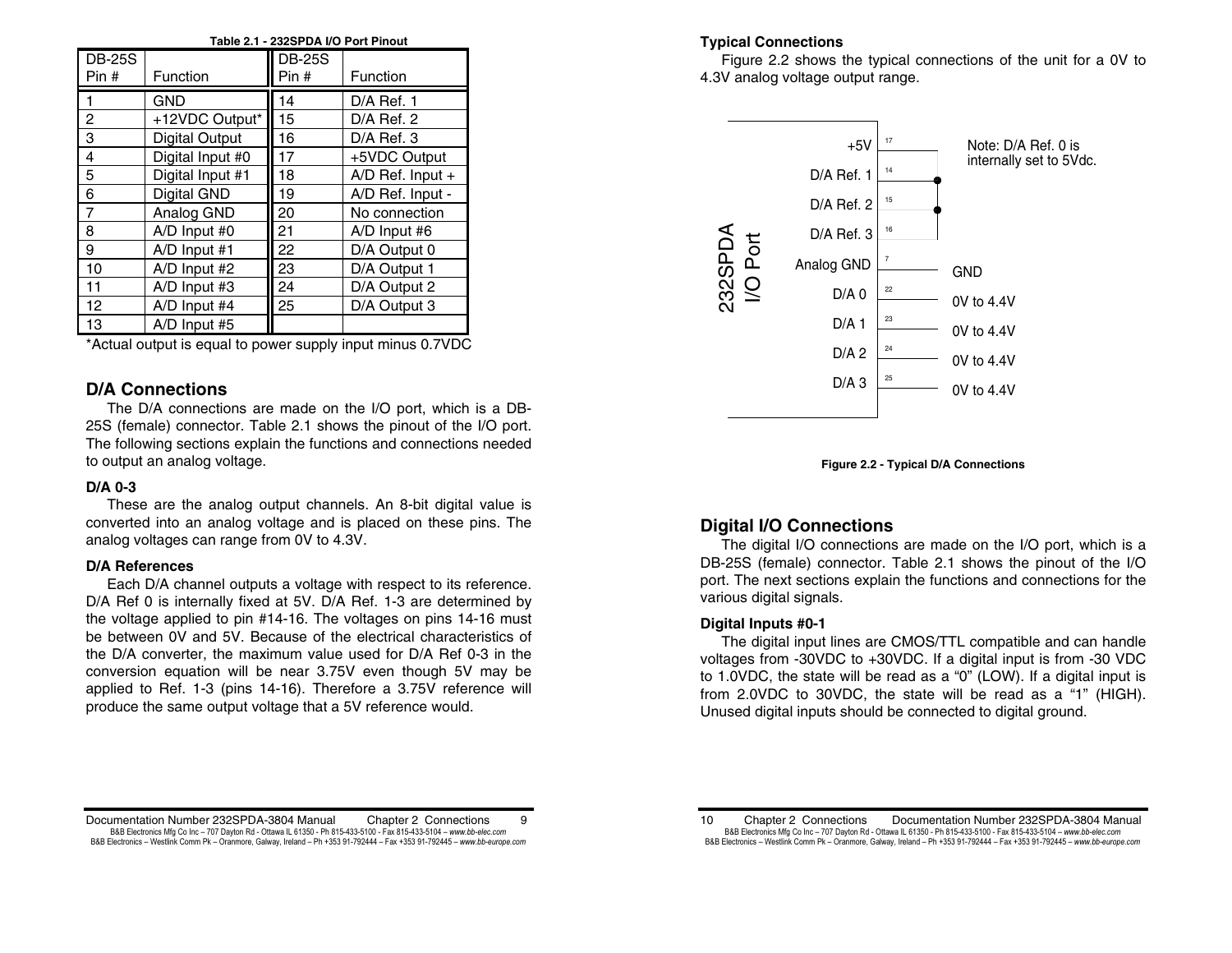## **Digital Output**

 The digital output line is CMOS compatible. A digital output that is set to a "0" (LOW) will output a voltage from 0 to 0.6VDC. A digital output that is set to a "1" (HIGH) will output a voltage from 4.3VDC to 5.0VDC. Refer to Chapter 1 - Specifications for more information. Unused digital output lines may be left open.

## **Digital Ground**

 This pin should be connected to your digital device's ground. To keep noise at a minimum **do not connect** analog ground and digital ground together. Unused digital inputs should be connected to digital ground.

### **Typical Connections**

 Figure 2.2 shows the typical connections of the 232SPDA for the Digital I/O lines.



#### **Figure 2.2 - Typical Digital I/O Connections**

## **Serial Port Connections**

 In order to communicate to the 232SPDA module, it must be connected to an RS-232 serial port. The unit automatically detects baud rates from 1200 to 9600. A data format of 8 data bits, 1 stop bit and no parity is used. The 232SPDA is configured as a DCE device (See Table 2.2). If your communications equipment is configured as a DTE device, such as a standard IBM PC serial port, the 232SPDA should be connected using a "straight through" DB-25 cable or a standard DB-9 to DB-25 cable adapter as shown in Table 2.3. If your communications equipment is configured as a DCE device, such as a modem, the 232SPDA should be connected using a "null modem" cable (See Table 2.4).

#### **Table 2.2 - RS-232 Connector Pinout**

| <b>DB-25S</b><br>Pin# | Signal                    | 232SPDA<br>Function | <b>Notes</b>            |
|-----------------------|---------------------------|---------------------|-------------------------|
|                       |                           |                     |                         |
| 2                     | Transmit Data (TD)        | Input               | Connection is required. |
| 3                     | Receive Data (RD)         | Output              | Connection is required. |
|                       | Request to Send (RTS)     |                     | Not used.               |
| 5                     | Clear to Send (CTS)       |                     | Not used.               |
| 6                     | Data Set Ready (DSR)      |                     | Not used.               |
| 7                     | Signal Ground (SG)        |                     | Connection is required. |
| 8                     | Data Carrier Detect (DCD) |                     | Not used.               |
| 20                    | Data Terminal Ready (DTR) |                     | Not used.               |

#### **Table 2.3 - 232SPDA To DTE Connections**

| 232SPDA |                           | DTE DB-25  | DTE DB-9   |
|---------|---------------------------|------------|------------|
| Pin#    | Signal                    | Connection | Connection |
| 2       | Transmit Data (TD)        |            |            |
| 3       | Receive Data (RD)         |            |            |
|         | Request to Send (RTS)     |            |            |
| 5       | Clear to Send (CTS)       |            |            |
| 6       | Data Set Ready (DSR)      |            |            |
|         | Signal Ground (SG)        |            | 5          |
|         | Data Carrier Detect (DCD) |            |            |
| 20      | Data Terminal Ready (DTR) | 20         |            |

#### **Table 2.4 - 232SPDA To DCE Connections**

| 232SPDA<br>Pin# | Signal                    | DCE DB-25<br>Connection | DCE DB-9<br>Connection |
|-----------------|---------------------------|-------------------------|------------------------|
| 2               | Transmit Data (TD)        |                         |                        |
|                 | Receive Data (RD)         | 2                       |                        |
|                 | Request to Send (RTS)     | 5                       |                        |
|                 | Clear to Send (CTS)       |                         |                        |
|                 | Data Set Ready (DSR)      | 20                      |                        |
|                 | Signal Ground (SG)        |                         |                        |
|                 | Data Carrier Detect (DCD) | N/C                     | N/C                    |
|                 | Data Terminal Ready (DTR) | հ                       |                        |

# **Power Supply Connections**

 The 232SPDA requires 12 to 16 VDC at 35 milliamps. Remember that the 35 milliamp requirement doesn't include the power consumption of any external devices. Therefore, any current that you source with the digital outputs and D/A outputs must be added to this value.

Documentation Number 232SPDA-3804 Manual Chapter 2 Connections 11 B&B Electronics Mfg Co Inc – 707 Dayton Rd - Ottawa IL 61350 - Ph 815-433-5100 - Fax 815-433-5104 – *www.bb-elec.com* B&B Electronics - Westlink Comm Pk - Oranmore, Galway, Ireland - Ph +353 91-792444 - Fax +353 91-792445 - www.bb-europe.com

<sup>12</sup> Chapter 2 Connections Documentation Number 232SPDA-3804 Manual B&B Electronics Mfg Co Inc – 707 Dayton Rd - Ottawa IL 61350 - Ph 815-433-5100 - Fax 815-433-5104 – *www.bb-elec.com* B&B Electronics - Westlink Comm Pk - Oranmore, Galway, Ireland - Ph +353 91-792444 - Fax +353 91-792445 - www.bb-europe.com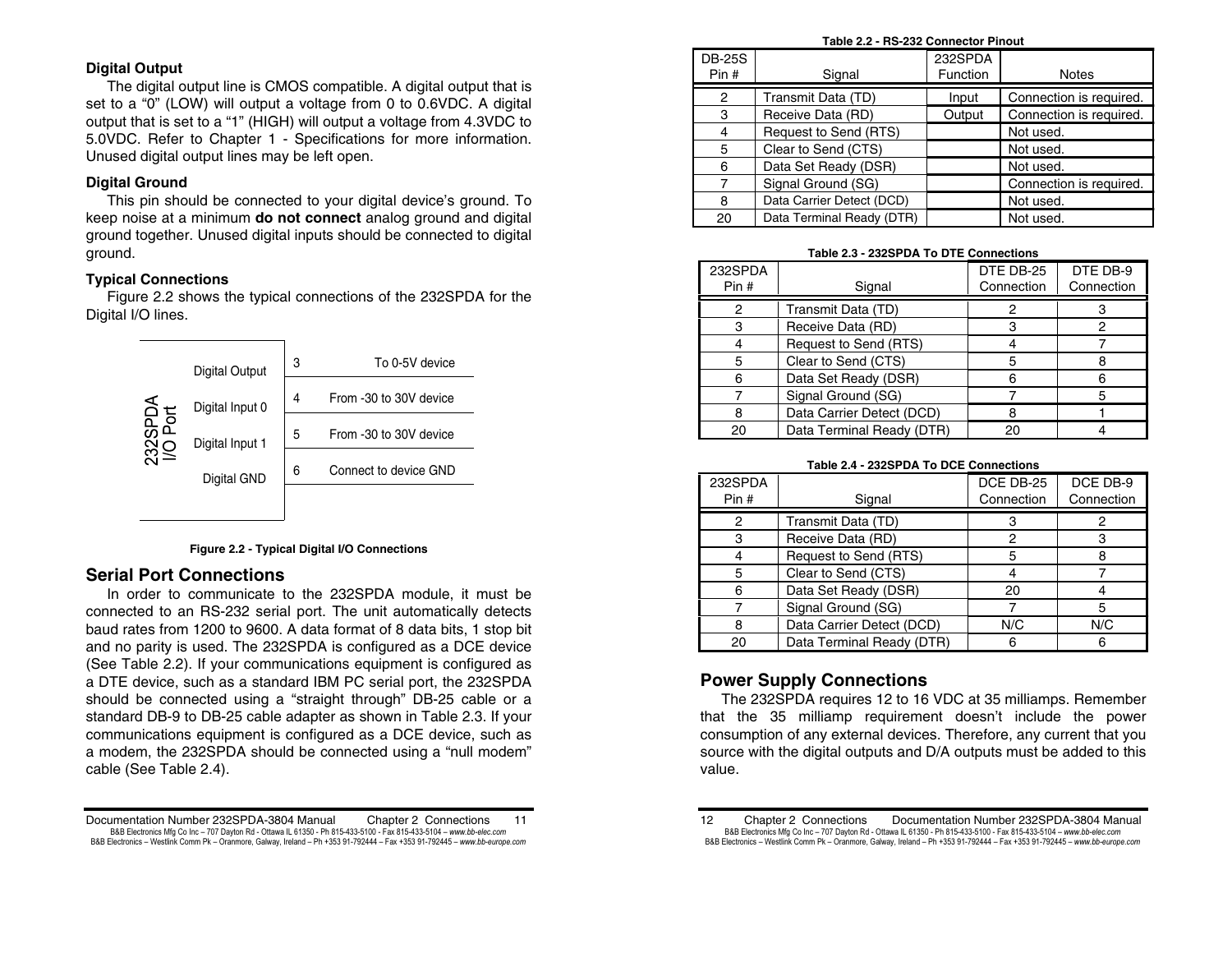# **Chapter 3 - Commands**

 There are only four commands required to control the 232SPDA: the read A/D command, read digital I/O command, output analog voltage command, and the set output states command. The command string consists of four bytes. The read A/D, output analog voltage, and digital I/O commands require one or two additional data bytes. See Table 3.1.

| Table 3.1 - 232SPDA Commands |               |                                                    |  |
|------------------------------|---------------|----------------------------------------------------|--|
| Function                     | Command       | Response                                           |  |
| Read A/D<br>Channels         | $ 0RA\{#}\$   | ${ch#msb}{ch#lsb}{ch(+-1)msb}$<br>{ch0msb}{ch0lsb} |  |
| Read Digital I/O             | !0RD          | {I/O states}                                       |  |
| Output Analog<br>Voltage     | $!0SV$ {#}{#} | no response                                        |  |
| <b>Set Output States</b>     | !0SO(#)       | no response                                        |  |

Note: Each {...} represents one byte.

 An extended set of commands that offers bit error detection can be used with the 232SPDA. With the extended commands, the "!" character is replaced with the "#" character. Also, the compliment of each data byte must follow that particular data byte. See Table 3.2.

| Table 3.2 - 232SPDA Extended Commands |                                |                                                                                                                          |  |  |  |  |
|---------------------------------------|--------------------------------|--------------------------------------------------------------------------------------------------------------------------|--|--|--|--|
| Function                              | Command                        | Response                                                                                                                 |  |  |  |  |
| Read A/D<br>Channels                  | #0RA{#}<br>$\sim$ {#}          | {ch#msb}~{ch#msb}{ch#lsb}<br>$\sim$ {ch#lsb}{ch(#-1)msb} $\sim$ {ch(#-1)msb}<br>${chOmsb}$ {ch0msb}{ch0lsb}<br>~{ch0lsb} |  |  |  |  |
| Read Digital I/O                      | #0RD                           | {I/O states}~{I/O states}                                                                                                |  |  |  |  |
| Output Analog<br>Voltage              | #0SV{#}<br>~{#}{#}~{#}         | no response                                                                                                              |  |  |  |  |
| Set Output<br>States                  | #0SO $\{$ # $\}$<br>$\sim$ {#} | no response                                                                                                              |  |  |  |  |

Note: Each ~{…} represents the compliment of one byte.

Documentation Number 232SPDA-3804 Manual Chapter 3 - Commands 13 B&B Electronics Mfg Co Inc – 707 Dayton Rd - Ottawa IL 61350 - Ph 815-433-5100 - Fax 815-433-5104 – *www.bb-elec.com* B&B Electronics - Westlink Comm Pk - Oranmore, Galway, Ireland - Ph +353 91-792444 - Fax +353 91-792445 - www.bb-europe.com

Before going into the specifics of each command, it is important to understand that a byte has a value from 0 to 255 and can be represented in decimal (0 to 255), hexadecimal (00 to FF), or by an ASCII character. The commands in Table 3.1 are shown in ASCII, for example: "!0RD". The decimal and hexadecimal equivalents of some ASCII characters are shown in Table 3.2. Notice that the ASCII representation of the character "0" does not have a value of 0. Refer to Appendix A for more ASCII, decimal and hexadecimal equivalents.

| <b>ASCII</b> | Decimal | Hexadecimal |  |  |
|--------------|---------|-------------|--|--|
|              | 33      | 21h         |  |  |
| 0            | 48      | 30h         |  |  |
| A            | 65      | 41h         |  |  |
| D            | 68      | 44h         |  |  |
| O            | 79      | 4Fh         |  |  |
| R            | 82      | 52h         |  |  |
| S            | 83      | 53h         |  |  |
| v            | 86      | 56h         |  |  |
| <b>NUL</b>   | 0       | 0h          |  |  |
| SOH          | 1       | 1h          |  |  |
| <b>STX</b>   | 2       | 2h          |  |  |
| <b>ETX</b>   | 3       | Зh          |  |  |
| EOT          | 4       | 4h          |  |  |
| <b>ENQ</b>   | 5       | 5h          |  |  |
| <b>ACK</b>   | 6       | 6h          |  |  |
| BEL          | 7       | 7h          |  |  |

|  |  | Table 3.2 - Equivalent Values |
|--|--|-------------------------------|
|  |  |                               |
|  |  |                               |

# **Syntax**

 As mentioned earlier, the command string consists of four bytes. The first byte is the start of message byte. The start of message byte is always the "!" character. The second byte is the address byte. This byte allows each unit to have a unique address (useful in RS-485 networks). Since the 232SPDA uses RS-232 communications, this byte is the ASCII "0" (zero) character and cannot be changed. The next two bytes are the command characters. These bytes are used to specify which command will be executed by the module. Some commands require a fifth and sixth byte, data bytes.

<sup>14</sup> Chapter 3 - Commands Documentation Number 232SPDA-3804 Manual B&B Electronics Mfg Co Inc – 707 Dayton Rd - Ottawa IL 61350 - Ph 815-433-5100 - Fax 815-433-5104 – *www.bb-elec.com* B&B Electronics - Westlink Comm Pk - Oranmore, Galway, Ireland - Ph +353 91-792444 - Fax +353 91-792445 - www.bb-europe.com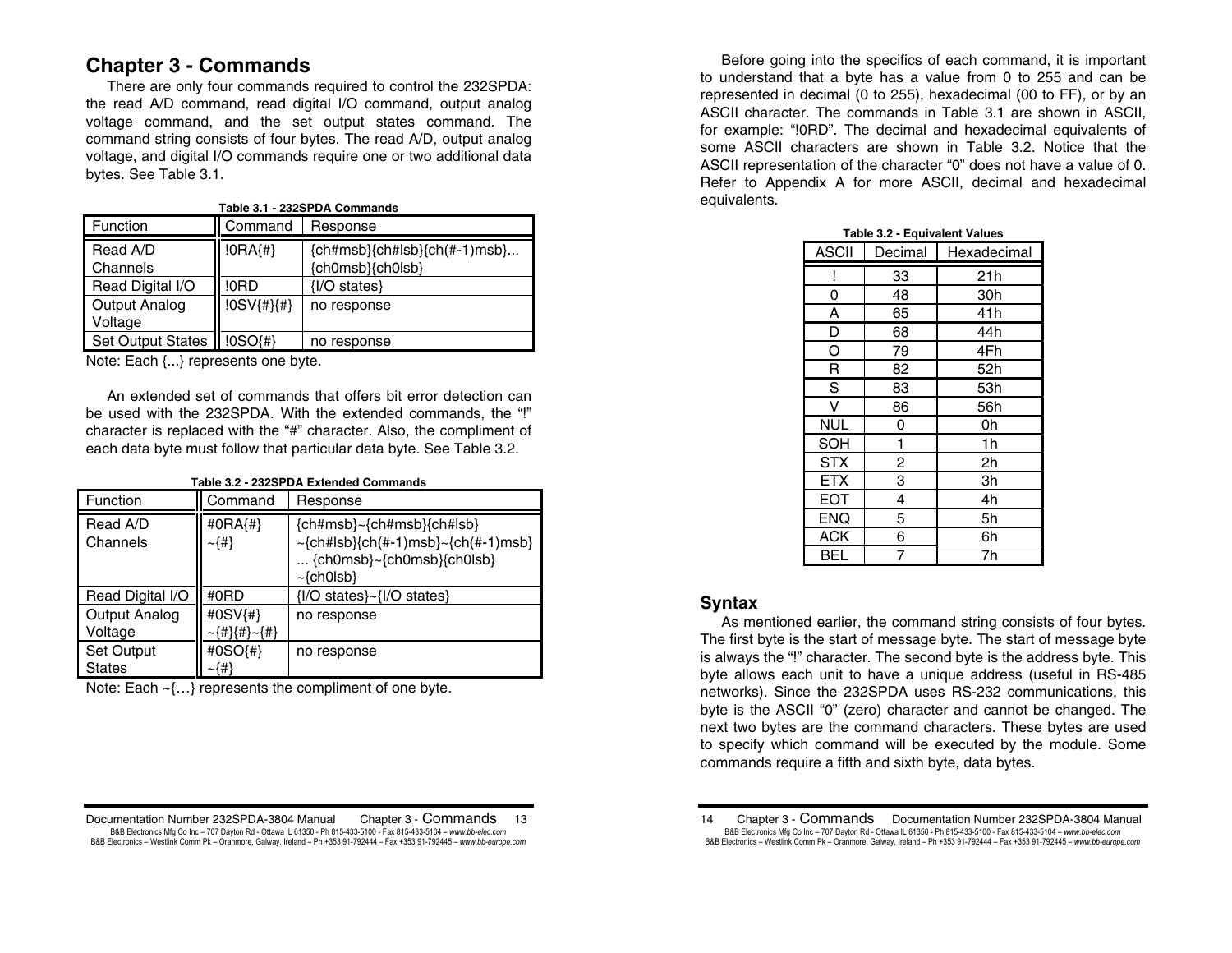| Table 3.3 - Read A/D Response |  |  |
|-------------------------------|--|--|
|-------------------------------|--|--|

| Command Syntax: <u>!</u> |                     |                       |                  |           |                  |
|--------------------------|---------------------|-----------------------|------------------|-----------|------------------|
|                          |                     |                       |                  |           |                  |
|                          |                     |                       |                  |           | Data Byte        |
|                          |                     |                       |                  | Data Byte |                  |
|                          |                     |                       |                  |           | 2nd Command Byte |
|                          |                     |                       | 1st Command Byte |           |                  |
|                          | <b>Address Byte</b> |                       |                  |           |                  |
|                          |                     | Start of Message Byte |                  |           |                  |

## **Reading A/D Channels Command**

 The Read A/D Channels command returns two bytes for each channel read. The two bytes represent the most significant byte (MSB) and least significant byte (LSB) of the reading. The MSB is received first, followed by the LSB. This command requires a data byte. The data byte is used to specify the number of the highest channel to be read. All channels less than this channel will be read as well. For example, if the data byte has a value of 6, then channels 0 to 6 will be read. The highest channel is read first.

Command Syntax

**!0RA{#}**

Where "{#}" is a byte that specifies the number of the highest channel to be read. See Table 3.3

### Response Syntax

 **{ch(#)MSB}{ch(#)LSB}{ch(#-1)MSB}...{ch0MSB}{ch0LSB}** 

The most significant byte of the channel specified is received first. The least significant byte and the lower channels will follow in descending order. "{chxMSB}" and "{chxLSB}" represent the most and least significant bytes of the A/D conversion result.

| # of Channels Specified |     |              | Response                                        |                          |  |  |  |
|-------------------------|-----|--------------|-------------------------------------------------|--------------------------|--|--|--|
| decimal                 | Hex | <b>ASCII</b> | <b>Channels Returned</b><br>(order of response) | <b>Bytes</b><br>Returned |  |  |  |
|                         |     | <b>NUL</b>   | Channel 0                                       | 2                        |  |  |  |
|                         |     | SOH          | Channels 1,0                                    |                          |  |  |  |
| 2                       | 2   | <b>STX</b>   | Channels 2,1,0                                  |                          |  |  |  |
| 3                       | з   | <b>ETX</b>   | Channels 3,2,,0                                 |                          |  |  |  |
|                         |     | <b>EOT</b>   | Channels 4,3,,0                                 | 10                       |  |  |  |
| 5                       | 5   | <b>ENQ</b>   | Channels 5,4,,0                                 | 12                       |  |  |  |
| հ                       | 6   | <b>ACK</b>   | Channels 6,5,,0                                 | 4                        |  |  |  |

# **Reading Digital I/O Command**

 The Read Digital I/O command returns a byte that represents the states of the 2 digital inputs and the digital output. Bit 3 corresponds to the state of the digital output. Bits 4-5 correspond to the states of digital inputs 0-1. If a bit is a 0 then the digital state of that digital I/O is LOW. If a bit is a 1 then the digital state of the I/O is HIGH. Refer to Table 3.4 and 3.5.

Command Syntax **!0RD** 

Unit Response  **{states}** 

Where **{states}** is a byte in which Bit 3 corresponds to the current state of the Digital Output and Bits 4-5 correspond to the current states of Digital Inputs 0-1.

Documentation Number 232SPDA-3804 Manual Chapter 3 - Commands 15 B&B Electronics Mfg Co Inc – 707 Dayton Rd - Ottawa IL 61350 - Ph 815-433-5100 - Fax 815-433-5104 – *www.bb-elec.com* B&B Electronics - Westlink Comm Pk - Oranmore, Galway, Ireland - Ph +353 91-792444 - Fax +353 91-792445 - www.bb-europe.com

<sup>16</sup> Chapter 3 - Commands Documentation Number 232SPDA-3804 Manual B&B Electronics Mfg Co Inc – 707 Dayton Rd - Ottawa IL 61350 - Ph 815-433-5100 - Fax 815-433-5104 – *www.bb-elec.com* B&B Electronics - Westlink Comm Pk - Oranmore, Galway, Ireland - Ph +353 91-792444 - Fax +353 91-792445 - www.bb-europe.com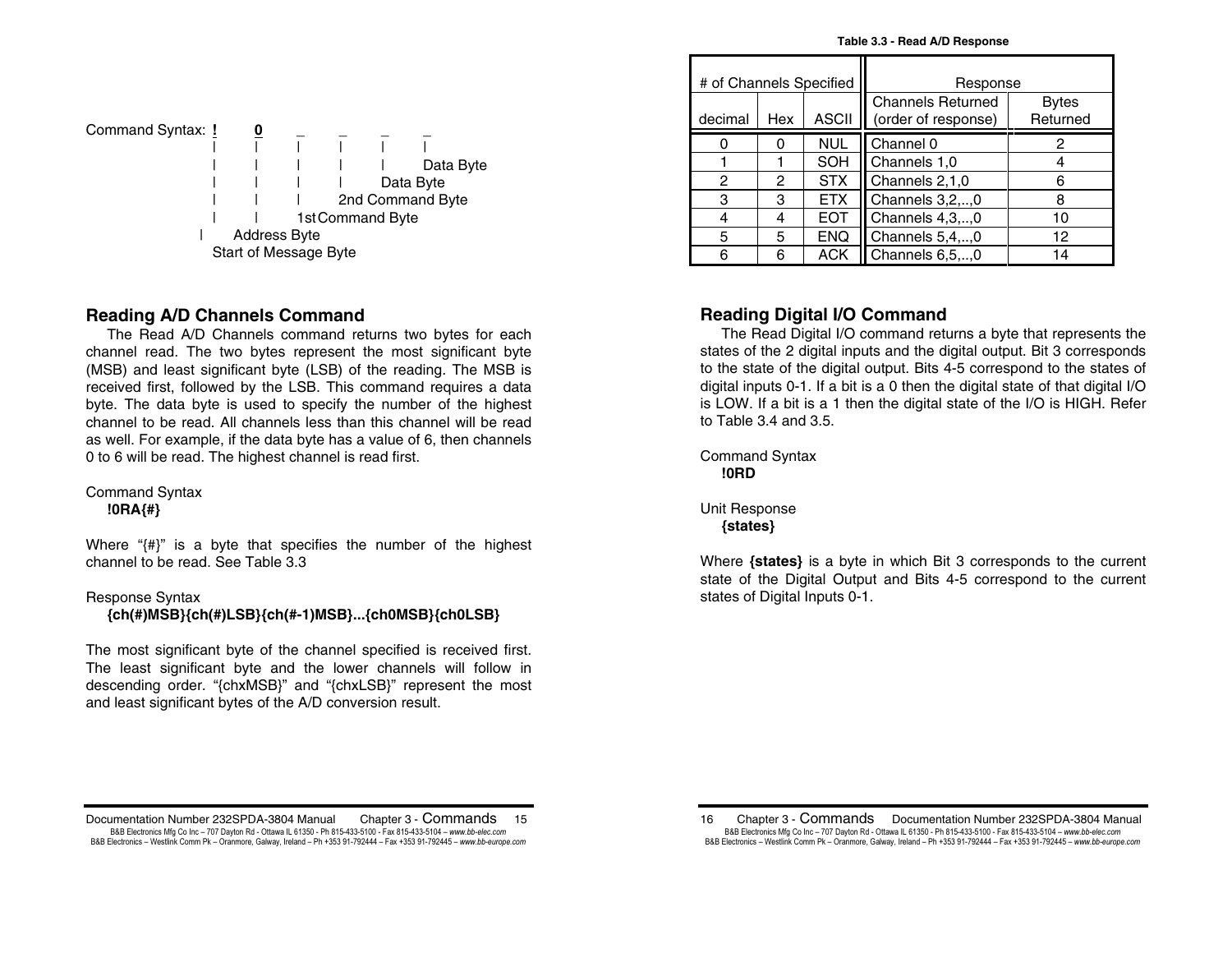| rable J.4 - Head Digital I/O Hesponse |               |       |             |             |             |  |  |  |  |
|---------------------------------------|---------------|-------|-------------|-------------|-------------|--|--|--|--|
|                                       | Response Byte |       |             | Digital     |             |  |  |  |  |
| Bit 5                                 | Bit 4         | Bit 3 | Input #1    | Input #0    | Output      |  |  |  |  |
|                                       |               |       | LOW         | LOW         | LOW         |  |  |  |  |
|                                       | በ             |       | LOW         | LOW         | <b>HIGH</b> |  |  |  |  |
| 0                                     |               |       | LOW         | <b>HIGH</b> | LOW         |  |  |  |  |
|                                       |               |       | LOW         | <b>HIGH</b> | <b>HIGH</b> |  |  |  |  |
|                                       | ი             |       | <b>HIGH</b> | LOW         | LOW         |  |  |  |  |
|                                       | በ             |       | <b>HIGH</b> | LOW         | <b>HIGH</b> |  |  |  |  |
|                                       |               |       | <b>HIGH</b> | <b>HIGH</b> | LOW         |  |  |  |  |
|                                       |               |       | <b>HIGH</b> | <b>HIGH</b> | <b>HIGH</b> |  |  |  |  |

#### **Table 3.4 - Read Digital I/O Response**

# **Set Digital Output Command**

 The Set Digital Output command is used to set the state of the digital output line. This command requires a data byte. The data byte is used to specify the output state. Bit 3 corresponds to the state of the digital output. If a bit is a 0 then the output will be set LOW. If a bit is a 1 then the output will be set HIGH. Note: This command ignores Bits 0-2 and 4-7 of the data byte.

Command Syntax **!0SO{states}** 

Where **{states}** is a byte in which Bit 3 corresponds to the outputs state of the Digital Output.

Unit Response no response

Documentation Number 232SPDA-3804 Manual Chapter 3 - Commands 17 B&B Electronics Mfg Co Inc – 707 Dayton Rd - Ottawa IL 61350 - Ph 815-433-5100 - Fax 815-433-5104 – *www.bb-elec.com* B&B Electronics - Westlink Comm Pk - Oranmore, Galway, Ireland - Ph +353 91-792444 - Fax +353 91-792445 - www.bb-europe.com

18 Chapter 3 - Commands Documentation Number 232SPDA-3804 Manual B&B Electronics Mfg Co Inc – 707 Dayton Rd - Ottawa IL 61350 - Ph 815-433-5100 - Fax 815-433-5104 – *www.bb-elec.com* B&B Electronics - Westlink Comm Pk - Oranmore, Galway, Ireland - Ph +353 91-792444 - Fax +353 91-792445 - www.bb-europe.com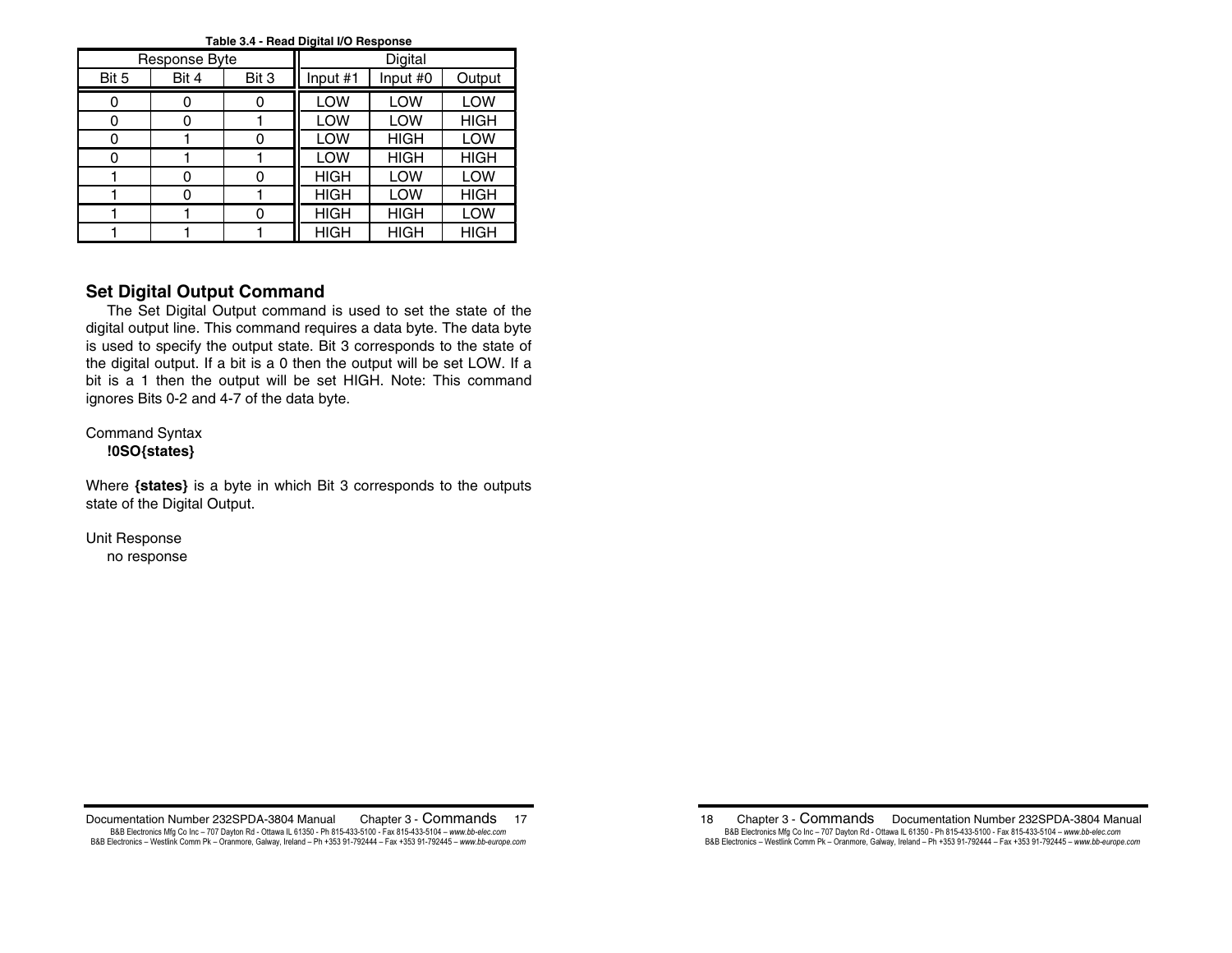# **Chapter 4 - A/D**

 This chapter will deal with manipulating an A/D reading and cover some of the aspects that were not explained in the A/D connections chapter.

# **Sampling Rate**

 The A/D converter has a conversion time around 10 microseconds, however the sampling rate is limited by the serial communications. The actual sampling rate for a single channel is around 120 samples per second (9600 baud). This rate drops to 37 samples per seconds when sampling all of the channels. When reading an A/D input, the 232SPDA takes four readings and returns the average (0.5 and greater are rounded up) of these readings. This averaging helps filter out noise.

# **A/D Input Range**

 The A/D input range on the 232SPDA is from 0 to +5VDC. If it is possible for your device to output a voltage that doesn't fall in this range, steps must to taken to ensure that the voltage remains between 0 and +5VDC.

# **Reference Inputs**

 The A/D reference inputs set the top and bottom of the data range. A/D Ref. Input - sets the bottom of the data range. A/D Ref. Input + sets the top of the data range. Since these inputs are directly related to the data range, it is important that a precision reference is used. The 232SPDA has a 5VDC +/- 0.5% reference available. The voltage on A/D Ref. Input + must be at least 2.5VDC greater than A/D Ref. Input -. The voltage difference between  $A/D$  Ref. Input  $+$ and A/D Ref. Input - is referred to as the Reference Range.

$$
ReferenceRange = (A/DRefInput +)-(A/DRefInput -)
$$

Typically A/D Ref. Input - is connected to Analog ground and A/D Ref. Input  $+$  is connected to  $+5$ VDC. Figure 2.1 in Chapter 2 shows the typical connections for a reference range of 0 to 5VDC.

# **Data Range**

 The data range of the A/D converter is determined by A/D Ref. Input + and A/D Ref. Input -. A/D Ref. Input - sets the bottom of the data range. Any input voltage that is less than or equal to the A/D Ref. Input - will be read as a zero. A/D Ref. Input + sets the top of the data range. Any input voltage that is greater than or equal the A/D Ref. Input  $+$  will be read as a 4095 (OFFFH). The data range is as follows:

> Data Range =  $(A/D \text{ Ref. Input -})$  to  $(A/D \text{ Ref. Input +})$ Data Range  $= 0$  to 4095 Data Range = 0 to 0FFFH

Figure 4.1 shows the Data Range and A/D Ref Inputs relationship.



**Figure 4.1 - A/D Converter Data Range** 

# **Converting Data**

 The data read from the 232SPDA A/D converter is directly related to the A/D input channel and the reference range (discussed in previous sections). The 232SPDA has a 12-bit A/D converter. A 12 bit A/D has 4096 possible output values, 0 to 4095 (0 to 0FFFH). These 4096 output values are divided into equal steps over the reference range. The size of each step can be computed as follows:

$$
StepSize = \frac{ReferenceRange}{4095}
$$

$$
tepSize = \frac{ReferenceRange}{4095}
$$

Documentation Number 232SPDA-3804 Manual Chapter 4 - A/D 19 B&B Electronics Mfg Co Inc – 707 Dayton Rd - Ottawa IL 61350 - Ph 815-433-5100 - Fax 815-433-5104 – *www.bb-elec.com* B&B Electronics - Westlink Comm Pk - Oranmore, Galway, Ireland - Ph +353 91-792444 - Fax +353 91-792445 - www.bb-europe.com

20 Chapter 4 - A/D Documentation Number 232SPDA-3804 Manual B&B Electronics Mfg Co Inc – 707 Dayton Rd - Ottawa IL 61350 - Ph 815-433-5100 - Fax 815-433-5104 – *www.bb-elec.com* B&B Electronics - Westlink Comm Pk - Oranmore, Galway, Ireland - Ph +353 91-792444 - Fax +353 91-792445 - www.bb-europe.com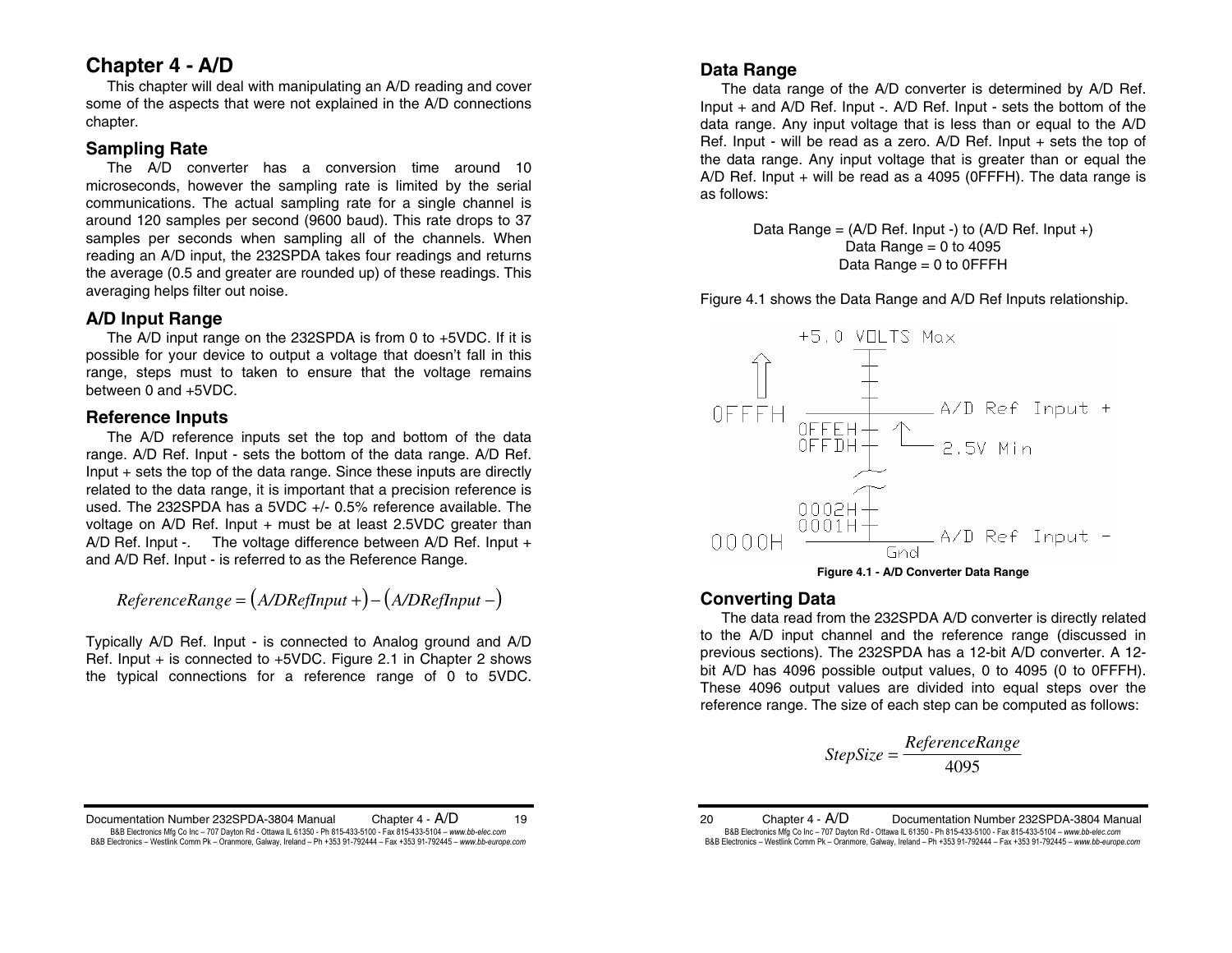The step size is also referred to as the resolution. Once the step size is known, all that is needed to determine the voltage of an A/D input is the number of steps. The data returned from the 232SPDA is the number of steps. The voltage at the A/D inputs can be calculated as follows:

 $Voltage = NumOfSteps \times StepSize$ 

```
Example 4.1 - Assume: A/D Ref. Input + = 5.0 VDC and A/DRef. Input - = 0 VDC.Therefore: Reference Range = (A/D Ref. Input +) - (A/D Ref. Input -) 
              Reference Range = (5.0 VDC) - (0 VDC) 
                   Reference Range = 5.0 VDC 
               Step size = (Reference Range) / 4095 
                   Step size = (5.0 VDC) / 4095 
                    Step size = 1.221 millivolts 
Condition #1: A/D reading = 4095 (0FFFH)
            A/D voltage = reading * step size
            A/D voltage = 4095 * 1.221 millivolts
            A/D voltage = 5.0 Volts
Condition #2: A/D reading = 0
            A/D voltage = 0 * 1.221 millivolts
            A/D voltage = 0 Volts
Condition #3: A/D reading = 675 (2A3H)
            A/D voltage = 675 * 1.221 millivolts
            A/D voltage = 0.8242 Volts
```
Documentation Number 232SPDA-3804 Manual Chapter 4 - A/D 21 B&B Electronics Mfg Co Inc – 707 Dayton Rd - Ottawa IL 61350 - Ph 815-433-5100 - Fax 815-433-5104 – *www.bb-elec.com* B&B Electronics - Westlink Comm Pk - Oranmore, Galway, Ireland - Ph +353 91-792444 - Fax +353 91-792445 - www.bb-europe.com

22 Chapter 4 - A/D Documentation Number 232SPDA-3804 Manual B&B Electronics Mfg Co Inc – 707 Dayton Rd - Ottawa IL 61350 - Ph 815-433-5100 - Fax 815-433-5104 – *www.bb-elec.com* B&B Electronics - Westlink Comm Pk - Oranmore, Galway, Ireland - Ph +353 91-792444 - Fax +353 91-792445 - www.bb-europe.com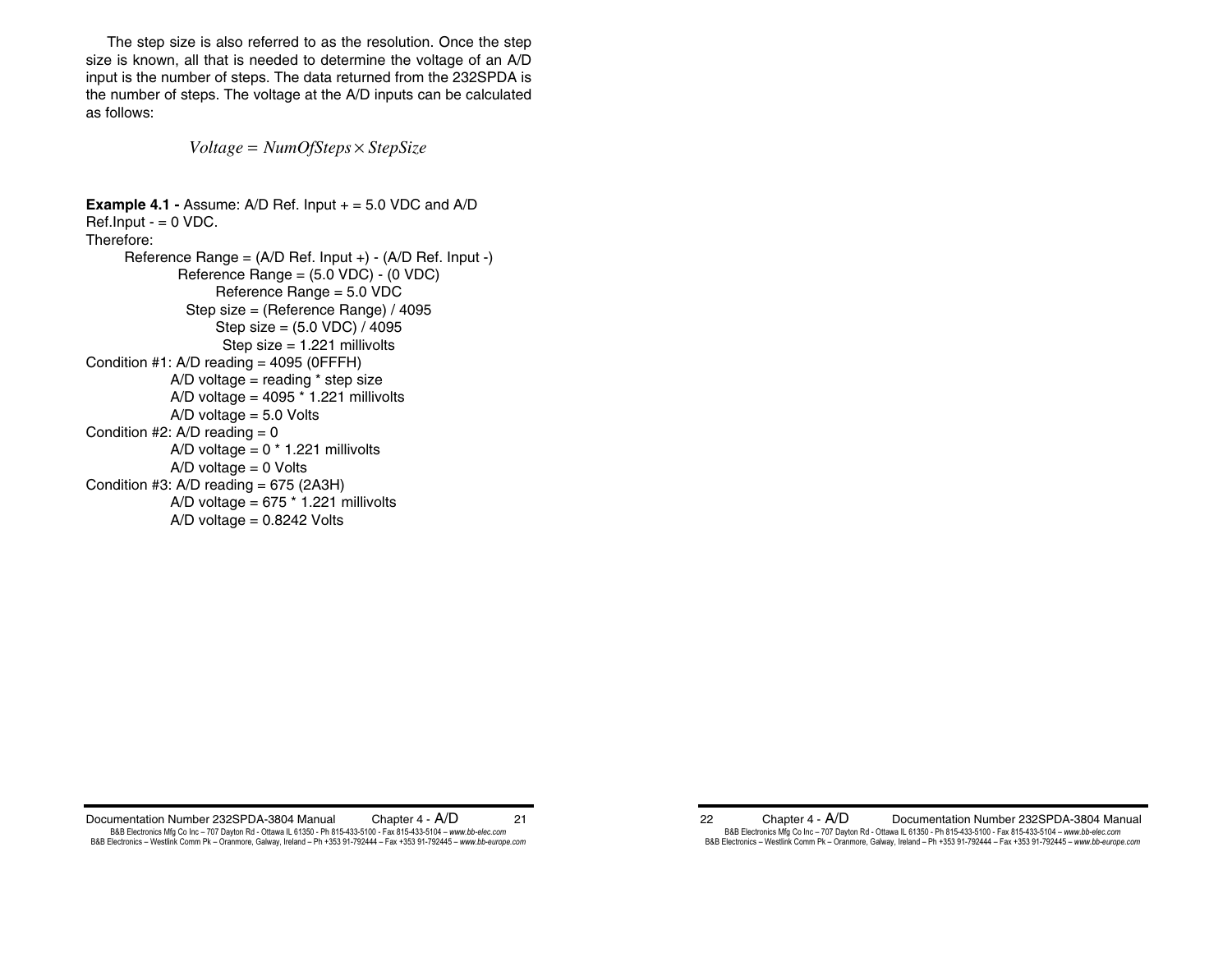# **Chapter 5 - D/A**

 This chapter will deal with converting a digital value into an analog voltage and some related aspects that were not explained in the D/A connections chapter and the Commands chapter.

# **D/A Output Range**

 The four D/A channels have two different ranges. A multiplier bit is used to select between the two ranges. The first range includes voltages from 0V to about 3.75V. The value 3.75V will vary slightly depending on the module. The second voltage range includes voltages from 0V to 4.3V, but the resolution of the second range is not as good as the first range. A calibration section that explains how to determine the exact maximum value for Vref is included later in this chapter. The demo program uses the 0 to 3.75V range for voltages less than 3.75V and automatically switches to the larger range when voltages greater than 3.75V need to be produced. The multiplier bit is discussed in more detail later in this chapter.

# **D/A Reference Inputs**

 The D/A References set the upper limit of the voltage ranges for each D/A channel. A voltage between 0V and 5V can be applied to D/A Ref. 1-3 (I/O pins14-16). The reference for D/A 0 is internally fixed at 5V. Although up to 5V can be applied to pins 14-16, the maximum value for D/A Ref. 0-3 in the conversion equation is near 3.75V. As stated earlier the value 3.75V can vary slightly depending on the D/A converter. A calibration technique is covered later in this chapter. Table 5.1 compares values of D/A Ref. to actual voltages on I/O pins 14-16 and shows the maximum analog output voltage available in both voltage ranges.

**Table 5.1 - D/A Ref., Actual Reference Voltage, and Maximum Output Voltage** 

| Voltage<br><b>Applied</b><br>to pins<br>14-16 | Value of D/A Ref.<br>used in<br><b>Conversion</b><br><b>Equation</b> | <b>Maximum</b><br><b>D/A Output</b><br>Bit $A5 = 0$<br>x1 | <b>Maximum</b><br><b>D/A Output</b><br>Bit $A5 = 1$<br>х2 |
|-----------------------------------------------|----------------------------------------------------------------------|-----------------------------------------------------------|-----------------------------------------------------------|
| 0V                                            | 0V                                                                   | OV (FFh)                                                  | OV (FFh)                                                  |
| 1V                                            | 1V                                                                   | 1V (FFh)                                                  | 1.99V (FFh)                                               |
| 2V                                            | 2V                                                                   | 1.99V (FFh)                                               | 3.98V (FFh)                                               |
| 2.5V                                          | 2.5V                                                                 | 2.49V (FFh)                                               | 4.3V                                                      |
| 3V                                            | 3V                                                                   | 2.99V (FFh)                                               | 4.3V                                                      |
| 3.75V                                         | 3.75V                                                                | 3.75V (FFh)                                               | 4.3V                                                      |
| 4V                                            | 3.75V                                                                | 3.75V (FFh)                                               | 4.3V                                                      |
| 5V                                            | 3.75V                                                                | 3.75V (FFh)                                               | 4.3V                                                      |

1. Bit A5 is the Multiplier Bit which selects one of two ranges.

2. When Bit A5 is 1, the output is limited to 4.3V because of device limitations.

3. The values in the last column were calculated using the conversion equation, and corrected for device limitations.

# **Digital Information Format**

 The information needed to select a D/A channel, the multiplier, and the output analog voltage is included in 2 bytes. Table 5.2 shows the bit assignments for these two bytes. Bits A7-A6 of byte1 select the D/A channel. Table 5.3 shows the channel selection based on the bit combinations. Bit A5 of byte1 multiplies the analog voltage by 1 or 2. Bits A4-A0 of the first byte and bits B7-B5 of byte2 represent the 8-bit analog voltage to be placed on the selected D/A channel. Bit A4 is the most significant bit and bit B5 is the least significant bit of the analog voltage. Bits B4-B0 of byte2 are ignored.

|  | Table 5.2 - Bit Assignments |
|--|-----------------------------|
|  |                             |

| Bvte   |     |   |                    |  |  |  | Byte 2 |              |   |   |  |   |   |  |  |
|--------|-----|---|--------------------|--|--|--|--------|--------------|---|---|--|---|---|--|--|
|        | Ch. |   | 8-bit voltage data |  |  |  |        | Ignored bits |   |   |  |   |   |  |  |
| select |     |   |                    |  |  |  |        |              |   |   |  |   |   |  |  |
| A      |     |   |                    |  |  |  |        |              | В |   |  |   |   |  |  |
|        | 6   | 5 | ◠                  |  |  |  |        |              | 6 | 5 |  | റ | ◠ |  |  |

NOTE: A5 is the Multiplier Bit.

**Table 5.3 - Channel Selection** 

| ווטווסט ושנוווער טיס טומ |              |
|--------------------------|--------------|
| А6                       | D/A Channel  |
|                          | D/A Output 0 |
|                          | D/A Output 1 |
|                          | D/A Output 2 |
|                          | D/A Output 3 |

24 Chapter 5 - D/A Documentation Number 232SPDA-3804 Manual B&B Electronics Mfg Co Inc – 707 Dayton Rd - Ottawa IL 61350 - Ph 815-433-5100 - Fax 815-433-5104 – *www.bb-elec.com* B&B Electronics - Westlink Comm Pk - Oranmore, Galway, Ireland - Ph +353 91-792444 - Fax +353 91-792445 - www.bb-europe.com

Documentation Number 232SPDA-3804 Manual Chapter 5 - D/A 23 B&B Electronics Mfg Co Inc – 707 Dayton Rd - Ottawa IL 61350 - Ph 815-433-5100 - Fax 815-433-5104 – *www.bb-elec.com* B&B Electronics - Westlink Comm Pk - Oranmore, Galway, Ireland - Ph +353 91-792444 - Fax +353 91-792445 - www.bb-europe.com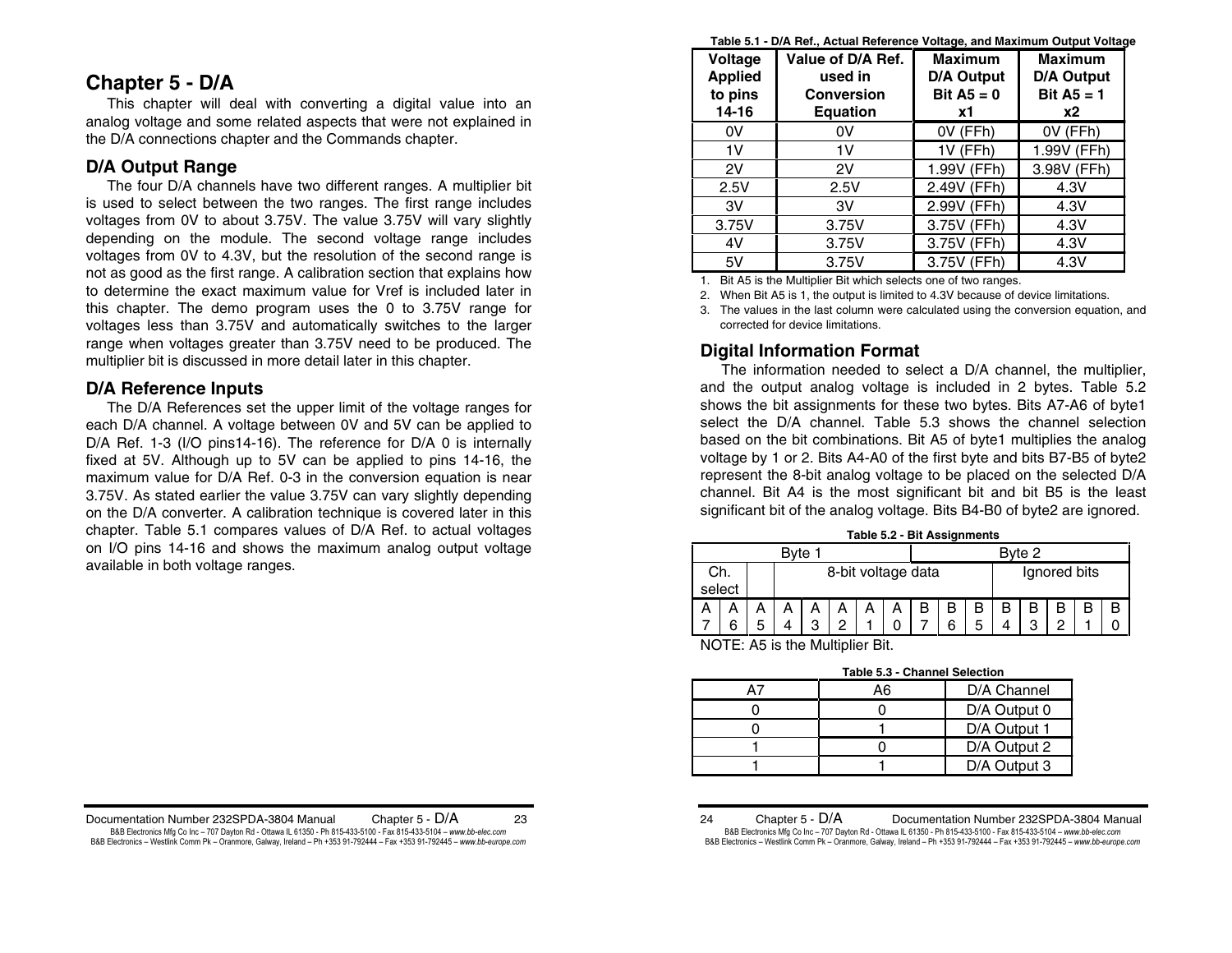# **Multiplier Bit**

Now, the multiplier bit will be covered in more detail. Bit A5 is used as a multiplier. When A5 is 0, the output analog voltage is multiplied by 1. When A5 is 1, the output analog voltage is multiplied by 2. This can be seen more clearly in the conversion equation on the next page.

This multiplier is useful when analog output voltages must be greater than 3.75V. Setting bit A5 to 1 increases the maximum analog output voltage to 4.3V, but the resolution is decreased. The demo program is set up so that bit A5 is 0 when the output voltage is less than 3.75V, and bit A5 is set to 1 when the output voltage is greater than 3.75V. See Table 5.1 for the maximum analog output voltage for each range. Setting the multiplier bit to 1 to use the larger voltage range decreases resolution and increases error.

# **Calibrating D/A Ref**

 As stated earlier, the maximum value for D/A Ref can vary slightly depending on the D/A converter. To calibrate for this error the following steps can be used:

- 1. Apply 5VDC to I/O pin 14, 15, and 16.
- 2. Using the demo software, output FFh (255 dec.) to D/A 0, 1, 2, and 3. The value 255 is used as the Digital Code.
- 3. Measure the voltages on I/O pins 22, 23, 24, and 25 with a digital multimeter or the A/D channels. These values are the analog voltages.
- 4. Using these values and A5=0, solve the Voltage Conversion Equation below for D/A Ref for each channel. These calculated values are the maximum values for D/A Ref. 0-3.
- 5. The value D/A Ref 0 is always used in the conversion equation for D/A 0.
- 6. If the voltage applied to pins 14-16 is greater than D/A Ref, then the calculated value of D/A Ref is used in the conversion equation. If the voltage applied to pins 14-16 is less than D/A Ref, then the voltage on pins 14-16 is used in the conversion equation. Refer to Table 5.1 for examples.

 The maximum value for D/A Ref 0-3 is usually between 3.75V and 3.84V

# **Converting Data**

 The four D/A channels take an 8-bit digital voltage and produce an analog voltage that is placed on I/O pins 22-25.

Data Range = 0 to 255 decimal (00H to FFH)

In this data range, 00H will produce an output analog voltage of 0V, and FFH will produce an output voltage equal to D/A Ref.(max = 3.75V) or 2 x D/A Ref.(max = 4.3V) of the selected channel.

The following equation is used to calculate the analog output voltage for each of the four D/A channels.

## **Voltage Conversion Equation:**

$$
Analog Voltage = \frac{D/ARef_{0...3} \times DigitalCode \times (1 + A5)}{256}
$$

- 1. Digital Code is the digital representation of the voltage converted to a decimal value (0 to 255).
- 2. A5 is the multiplier bit. A5 can be either a 0 or a 1.
- 3. The number 256 represents the total number of steps in the data range.
- 4. D/A Ref 0-3 are the voltages applied to pins 14,15, or 16. The voltage applied to these pins can range between 0V and 5V. In the equation above, the maximum value used for D/A Ref 0-3 is 3.75V, even though the voltage applied at pins 14, 15, or 16 may be higher.

**Note: If D/A Ref. 0-3 is 3.75V and bit A5 is 1, the conversion equation implies that voltages greater than 4.3V can be obtained. This is not physically possible. The 232SPDA is limited to a maximum analog output of 4.3V because of the electrical characteristics of the D/A converter.**

Documentation Number 232SPDA-3804 Manual Chapter 5 - D/A 25 B&B Electronics Mfg Co Inc – 707 Dayton Rd - Ottawa IL 61350 - Ph 815-433-5100 - Fax 815-433-5104 – *www.bb-elec.com* B&B Electronics - Westlink Comm Pk - Oranmore, Galway, Ireland - Ph +353 91-792444 - Fax +353 91-792445 - www.bb-europe.com

<sup>26</sup> Chapter 5 - D/A Documentation Number 232SPDA-3804 Manual B&B Electronics Mfg Co Inc – 707 Dayton Rd - Ottawa IL 61350 - Ph 815-433-5100 - Fax 815-433-5104 – *www.bb-elec.com* B&B Electronics - Westlink Comm Pk - Oranmore, Galway, Ireland - Ph +353 91-792444 - Fax +353 91-792445 - www.bb-europe.com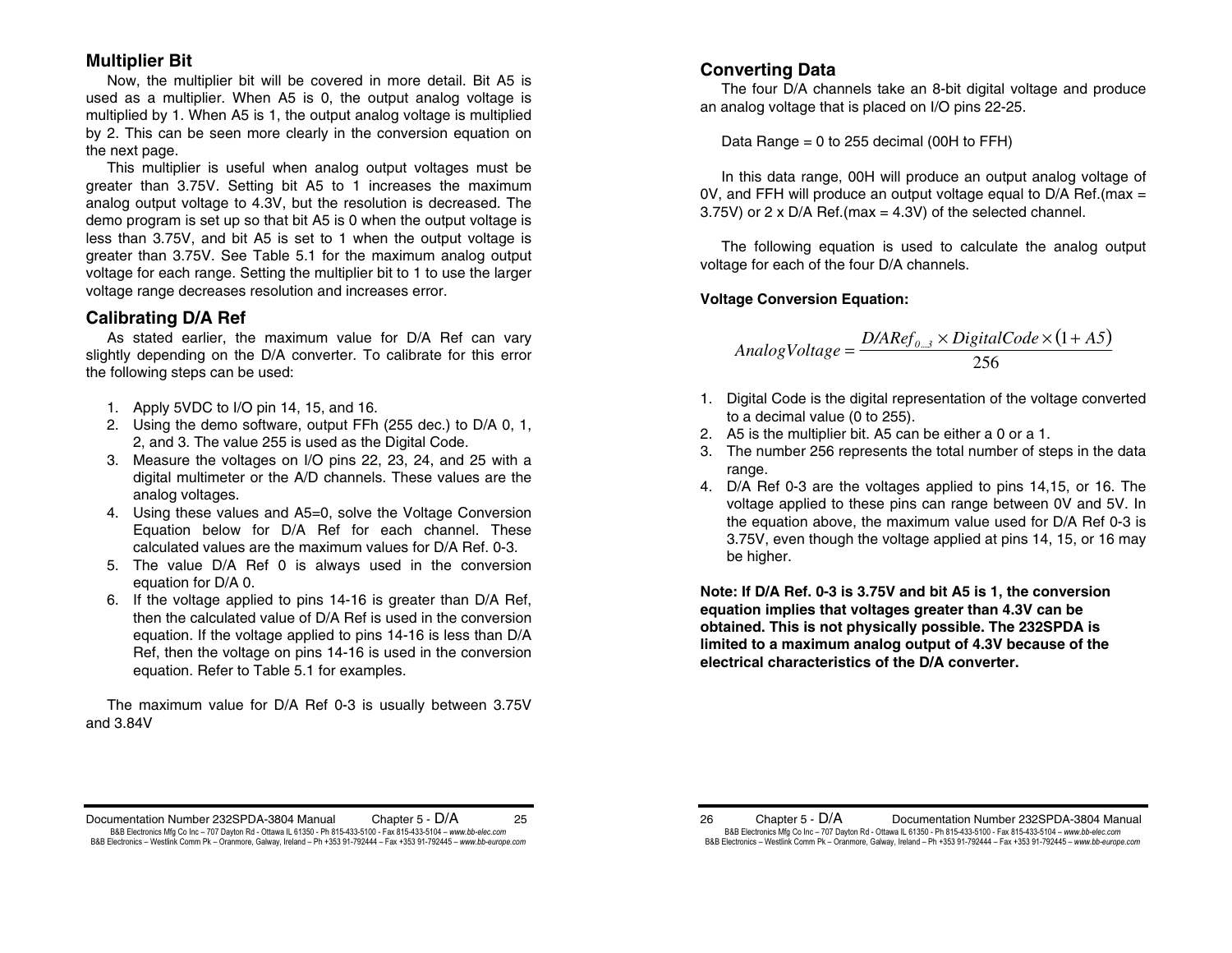Table 5.4 shows several conversion equation examples.

|              | דיש טושטו<br>TURQU UUNTUUN LAUNDRU |   |   |   |   |   |   |                            |  |  |
|--------------|------------------------------------|---|---|---|---|---|---|----------------------------|--|--|
| Digital Code |                                    |   |   |   |   |   |   | Analog Voltage             |  |  |
| А            | А                                  | А | А | А | в | в | B |                            |  |  |
| 4            | 3                                  | 2 |   | 0 |   | 6 | 5 |                            |  |  |
| 0            | 0                                  | 0 | 0 | 0 | 0 | 0 | 0 | GND                        |  |  |
| 0            | 0                                  | 0 |   | 0 | 0 | 0 |   | $(1/256)x(D/A Ref)x(1+A5)$ |  |  |
|              |                                    |   |   |   |   |   |   |                            |  |  |
| 0            |                                    |   |   |   |   |   |   | (127/256)x(D/A Ref)x(1+A5) |  |  |
|              | 0                                  | 0 | 0 | 0 | 0 | 0 | 0 | (128/256)x(D/A Ref)x(1+A5) |  |  |
|              |                                    |   |   |   |   |   |   |                            |  |  |
|              |                                    |   |   |   |   |   |   | (255/256)x(D/A Ref)x(1+A5) |  |  |

**Table 5.4 - Voltage Conversion Examples** 

Documentation Number 232SPDA-3804 Manual Chapter 5 - D/A 27 B&B Electronics Mfg Co Inc – 707 Dayton Rd - Ottawa IL 61350 - Ph 815-433-5100 - Fax 815-433-5104 – www.*bb-elec.com*<br>B&B Electronics – Westlink Comm Pk – Oranmore, Galway, Ireland – Ph +353 91-792444 – Fax +353 91-792445

28 Chapter 5 - D/A Documentation Number 232SPDA-3804 Manual B&B Electronics Mfg Co Inc – 707 Dayton Rd - Ottawa IL 61350 - Ph 815-433-5100 - Fax 815-433-5104 – *www.bb-elec.com*<br>B&B Electronics – Westlink Comm Pk – Oranmore, Galway, Ireland – Ph +353 91-792444 – Fax +353 91-792445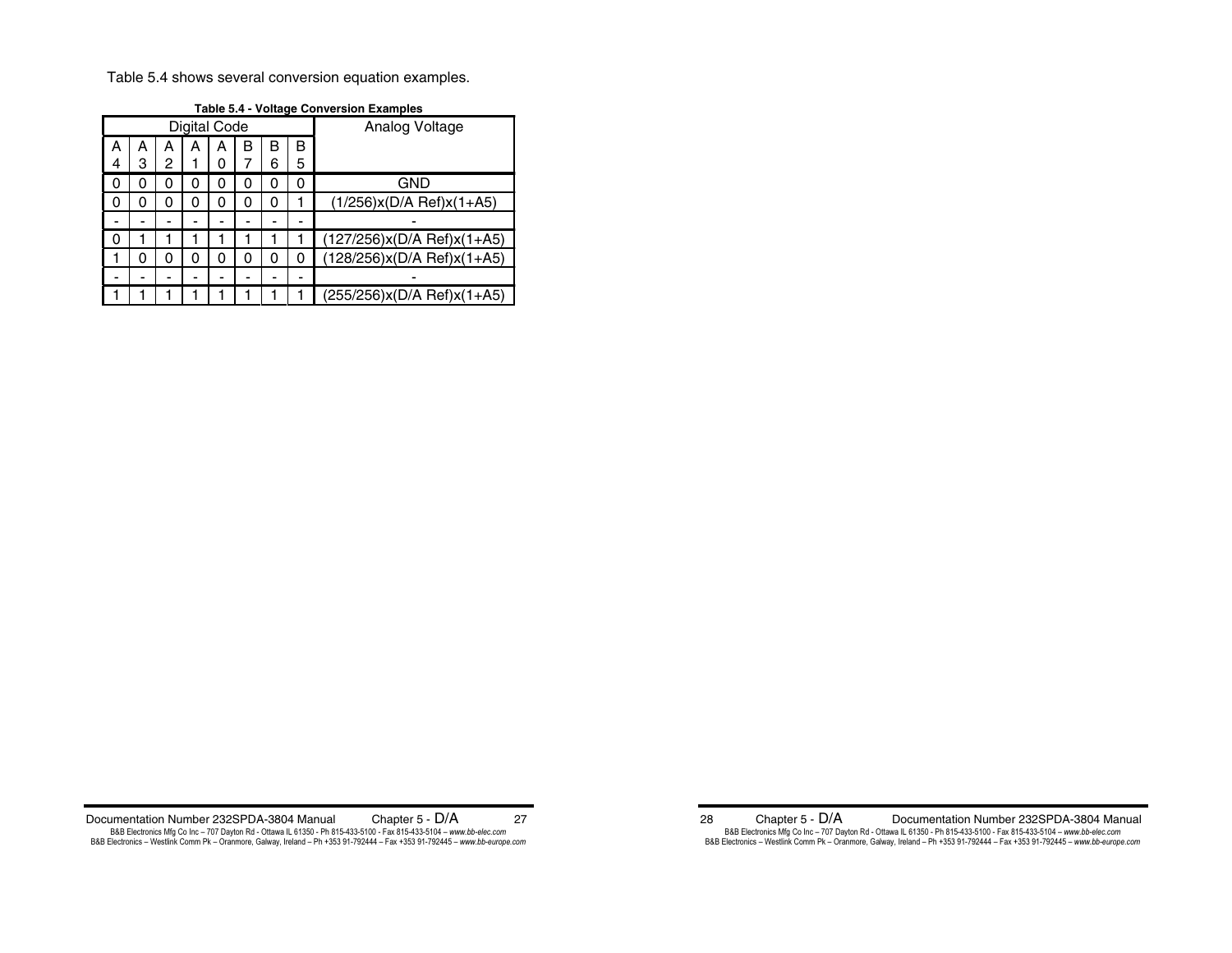# **Chapter 6 - Software**

 This chapter covers programming techniques such as constructing a command string, receiving data and manipulating data. The various steps and examples are shown in QuickBASIC. If you are programming in another language, these sections can be used as a guideline for programming the 232SPDA.

# **Read A/D Command**

 The Read A/D Channels command returns two bytes for each channel read. The two bytes represent the most significant byte (MSB) and least significant byte (LSB) of the reading. The MSB is received first, followed by the LSB. This command requires a data byte. The data byte is used to specify the number of the highest channel to be read. All channels less than this channel will be read as well.

Step 1 - Constructing the command string:

## **Command\$ = "!0RA" + CHR\$(channel)**

 The value of **channel** is equal to the highest channel to be read. Step 2 - Transmitting the command string:

**Print #1, Command\$** 

- Step 3 Receiving the data:
	- **MSB\$ = INPUT\$(1, #1)**
	- **LSB\$ = INPUT\$(1, #1)**
- Step 4 Manipulating the data:
	- **reading = (ASC(MSB\$) \* 256) + ASC(LSB\$)**

 The value of **reading** is the result of the A/D conversion. Step 5 - Repeat Steps 3 & 4 until each channel has been completed.

Example 5.1 - Read A/D channels 1 and 0

```
 channel = 1 Command$ = "!0RA" + CHR$(channel) 
        Print #1, Command$ 
'Get the value of channel 1 MSB$ = INPUT$ (1, #1) 
         LSB$ = INPUT$ (1, #1) 
        reading1 = (ASC(MSB$) * 256) + ASC(LSB$) 
'Get the value of channel 0 
        MSB$ = INPUT$ (1, #1) 
         LSB$ = INPUT$ (1, #1) 
        reading0 = (ASC(MSB$) * 256) + ASC(LSB$)
```
Documentation Number 232SPDA-3804 Manual Chapter 6 - Software 29 B&B Electronics Mfg Co Inc – 707 Dayton Rd - Ottawa IL 61350 - Ph 815-433-5100 - Fax 815-433-5104 – *www.bb-elec.com* B&B Electronics - Westlink Comm Pk - Oranmore, Galway, Ireland - Ph +353 91-792444 - Fax +353 91-792445 - www.bb-europe.com

The value of **reading1** is the result of the A/D conversion on channel 1. The value of **reading0** is the result of the A/D conversion on channel 0.

# **Read Digital I/O Command**

 The Read Digital I/O command returns a byte that represents the states of the 2 digital inputs and 1 digital output. Bit 3 corresponds to the state of digital output 1. Bits 4-5 correspond to the states of digital inputs 0-1. If a bit is a 0 then the digital state of that digital I/O is LOW. If a bit is a 1 then the digital state of the I/O is HIGH.

Step 1 - Constructing the command string:

- **Command\$ = "!0RD"**
- Step 2 Transmitting the command string: **Print #1, Command\$**
- Step 3 Receiving the data:
	- **Reply\$ = INPUT\$ (1, #1)**
- Step 4 Manipulating the data: **states = ASC(Reply\$)**
- Step 5 Determining an I/O's status

## **status = states AND mask**

 By "ANDing" the value of **states** with the appropriate **mask** of an I/O line, the **status** of can be determined. If **status** is equal to zero then the I/O line is LOW. If **status** is not equal to zero then the I/O line is HIGH. Table 5.1 shows the **mask** values for each I/O.

Step 6 - Repeat Step 5 until the status of each I/O has been determined.

|                   | <b>Mask Values</b> |         |  |  |  |  |
|-------------------|--------------------|---------|--|--|--|--|
| I/O Line          | Hexadecimal        | Decimal |  |  |  |  |
| Digital Output #0 | 8Η                 |         |  |  |  |  |
| Digital Input #0  | 10H                |         |  |  |  |  |
| Digital Input #1  | 20H                |         |  |  |  |  |

**Table 5.1 - Digital I/O Mask Values** 

30 Chapter 6 - Software Documentation Number 232SPDA-3804 Manual B&B Electronics Mfg Co Inc – 707 Dayton Rd - Ottawa IL 61350 - Ph 815-433-5100 - Fax 815-433-5104 – *www.bb-elec.com* B&B Electronics - Westlink Comm Pk - Oranmore, Galway, Ireland - Ph +353 91-792444 - Fax +353 91-792445 - www.bb-europe.com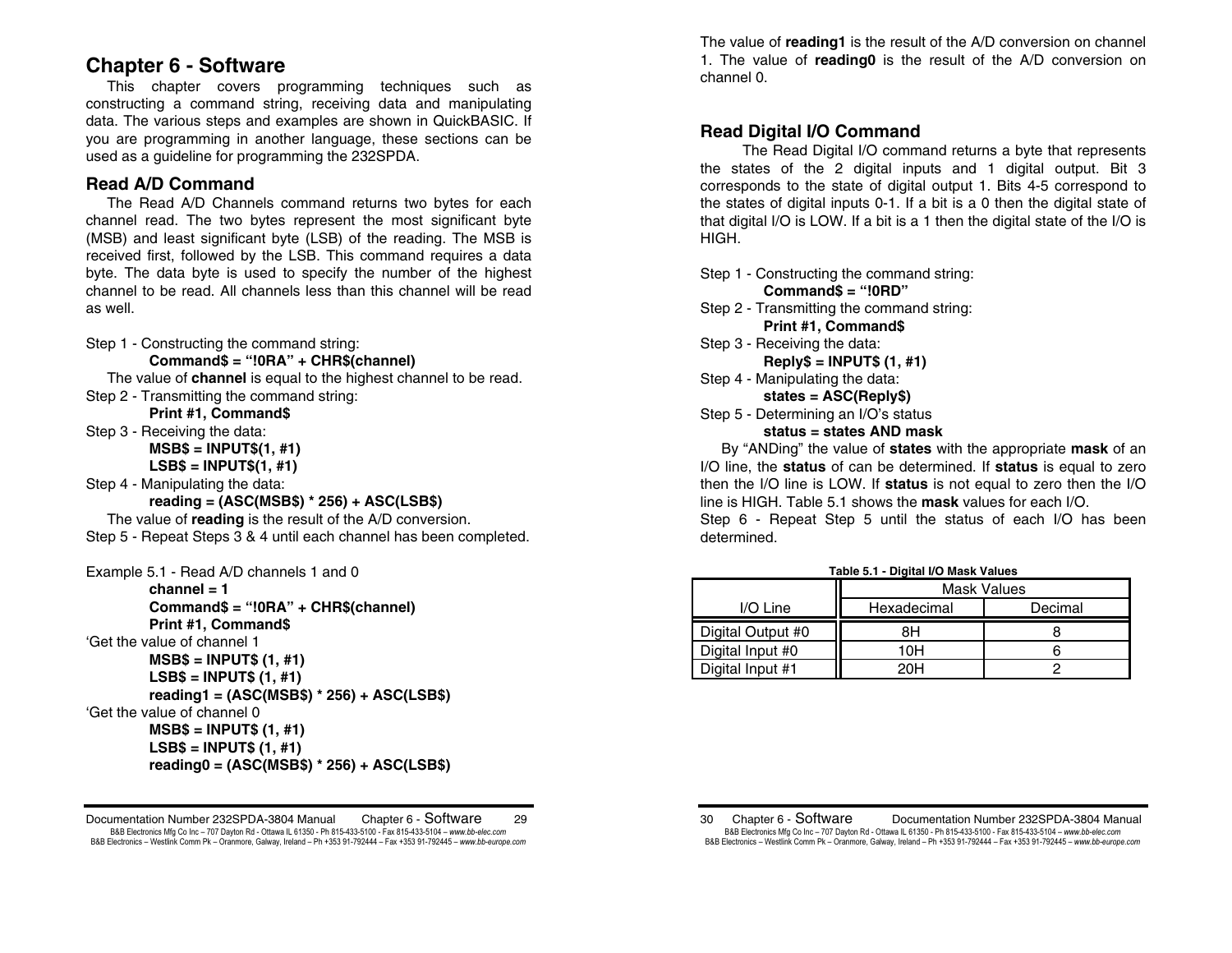Example 5.2 - Determining the status of Digital Input #1

**mask = &H10Command\$ = "!0RD" Print #1, Command\$ Reply\$ = INPUT\$ (1, #1) states = ASC (Reply\$) status = states AND mask** 

If **status** is equal to zero than Digital Input #1 is LOW. If **status** is not equal to zero than Digital Input #1 is HIGH.

# **Set Digital Output States**

 The Set Digital Output command is used to set the state of the 1 digital output line. This commands requires a data byte. The data byte is used to specify the output state. Bit 3 corresponds to the state of digital output 0. If a bit is a 0 then the output will be set LOW. If a bit is a 1 then the output will be set HIGH. Note: This command ignores Bits 0-2 and 4-7 of the data byte.

Step 1a - Constructing the command string:

Set Appropriate Outputs HIGH

## **states = states OR mask**

 By "ORing" the current **states** with the appropriate **mask** of a digital output(given in Table 5.1), the output's data bit will be set to a "1" (which will be set HIGH).

Step 1b - Set Appropriate Outputs LOW

## **states = states AND (NOT(mask))**

 By "ANDing" the current **states** with the complement of the appropriate **mask** of a digital output (given in Table 5.1), the output's data bit will be set to a "0" (which will be set LOW).

Step1c - Construct the string

 **Command\$ = "!0SO" + CHR\$(states)** 

Step 2 - Transmitting the command string:

**Print #1, Command\$** 

Example 5.3 - Set Digital Output #0 HIGH. ' Set bit 3 of states to make Digital Output #0 HIGH

## **states = states OR 8 Command\$ = "!0SO" + CHR\$(states) Print #1, Command\$**

Digital Output #0 will be set HIGH. Note that the variable **states** is assumed to be value from Example 5.2.

Documentation Number 232SPDA-3804 Manual Chapter 6 - Software 31 B&B Electronics Mfg Co Inc – 707 Dayton Rd - Ottawa IL 61350 - Ph 815-433-5100 - Fax 815-433-5104 – *www.bb-elec.com* B&B Electronics - Westlink Comm Pk - Oranmore, Galway, Ireland - Ph +353 91-792444 - Fax +353 91-792445 - www.bb-europe.com

32 Chapter 6 - Software Documentation Number 232SPDA-3804 Manual B&B Electronics Mfg Co Inc – 707 Dayton Rd - Ottawa IL 61350 - Ph 815-433-5100 - Fax 815-433-5104 – *www.bb-elec.com* B&B Electronics - Westlink Comm Pk - Oranmore, Galway, Ireland - Ph +353 91-792444 - Fax +353 91-792445 - www.bb-europe.com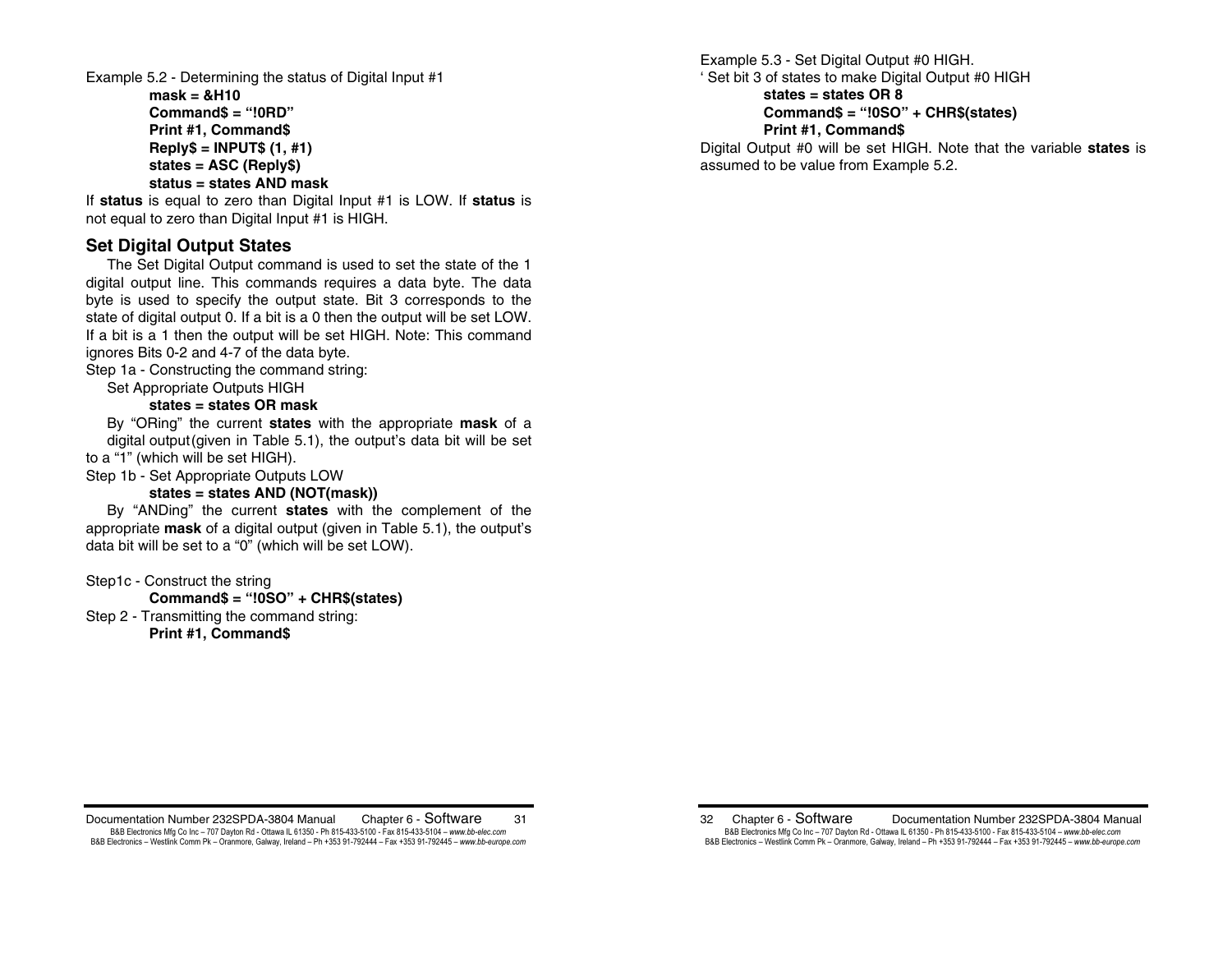# **Chapter 7: API Functions**

The application program interface (API) is a set of functions that make it easy for a DOS-based program to interface with the 232SPDA module without knowing the low level details involved in communicating with each modules. These functions can be linked to programs written in Borland/Turbo C++, Borland/Turbo Pascal and Microsoft QuickBASIC v4.5.

# **Compiling and Linking**

## **Borland/Turbo C++**

 In order to use the API routines with Borland/Turbo Pascal, you must include the following lines at the beginning of your program:

#include "b485spda.h"

 To compile and link a program with Borland C++ or Turbo C++, type the following at the DOS prompt:

```
bcc -ml yourprog.c b485spda.lib
```
## **Borland/Turbo Pascal**

 In order to use the API routines with Borland/Turbo Pascal, you must include the following lines at the beginning of your program:

 $\{$ \$M 4000, 0, 64000} uses b485spda;

The first line tells the compiler to leave some memory free for the serial communication routines that the API uses to communicate with the module. The second line includes the API routines in your program. To compile and link your program with Borland Pascal or Turbo Pascal, type the following at the DOS prompt:

tpc /B+ yourprog.pas

## $\mathsf{Microsoft}^\circledR$  QuickBASIC

 In order to use the API routines with QuickBASIC, you must include the following lines at the beginning of your program:

'\$include: 'b485spda.bi'  $m$ em = SETMEM (-2000)

The first line includes the API routines in your program. The second line tells the compiler to leave some memory free for the serial communication routines that the API uses to communicate with the module. To compile and link a program with Microsoft® QuickBASIC, type the following at the DOS prompt:

bc yourprog.bas  $/D / O / T / C: 512; L$ 

link yourprog.obj, yourprog.exe, nul.map, bcom45.lib+b485spda.lib /EX /NOE /NOD:brun45.lib;

# **Function Reference**

 The API functions that must be called before any other API functions are used are initComPort and spda init. In a pascal program, the function spda\_startup must be called before the first time that spda init is called. Before exiting the application, the functions, spda\_deinit and deinitComPort must be called. The serial communication routines that the API functions use installs an interrupt service routine and exiting a program without calling deinitComPort may cause unpredictable results.

### **deinitComPort**

| <b>Purpose:</b> | Initialize a serial communications port. |                                                                                                                     |  |  |  |
|-----------------|------------------------------------------|---------------------------------------------------------------------------------------------------------------------|--|--|--|
| Syntax:         | C:                                       | void pascal far deinitComPort (WORD hComDev);                                                                       |  |  |  |
|                 | Pascal:                                  | procedure deinitComPort(hComDev : word);                                                                            |  |  |  |
|                 | BASIC:                                   | sub deinitComPort (byval hComDev%)                                                                                  |  |  |  |
| <b>Remarks:</b> |                                          | <i>hComDev</i> is the handle to the serial communications port<br>which is returned from the function, initComPort. |  |  |  |
|                 |                                          |                                                                                                                     |  |  |  |

**Returns:** Nothing.

Documentation Number 232SPDA-3804 Manual Chapter 7: API Functions 33 B&B Electronics Mfg Co Inc – 707 Dayton Rd - Ottawa IL 61350 - Ph 815-433-5100 - Fax 815-433-5104 – *www.bb-elec.com* B&B Electronics - Westlink Comm Pk - Oranmore, Galway, Ireland - Ph +353 91-792444 - Fax +353 91-792445 - www.bb-europe.com

<sup>34</sup> Chapter 7: API Functions Documentation Number 232SPDA-3804 Manual B&B Electronics Mfg Co Inc – 707 Dayton Rd - Ottawa IL 61350 - Ph 815-433-5100 - Fax 815-433-5104 – *www.bb-elec.com* B&B Electronics - Westlink Comm Pk - Oranmore, Galway, Ireland - Ph +353 91-792444 - Fax +353 91-792445 - www.bb-europe.com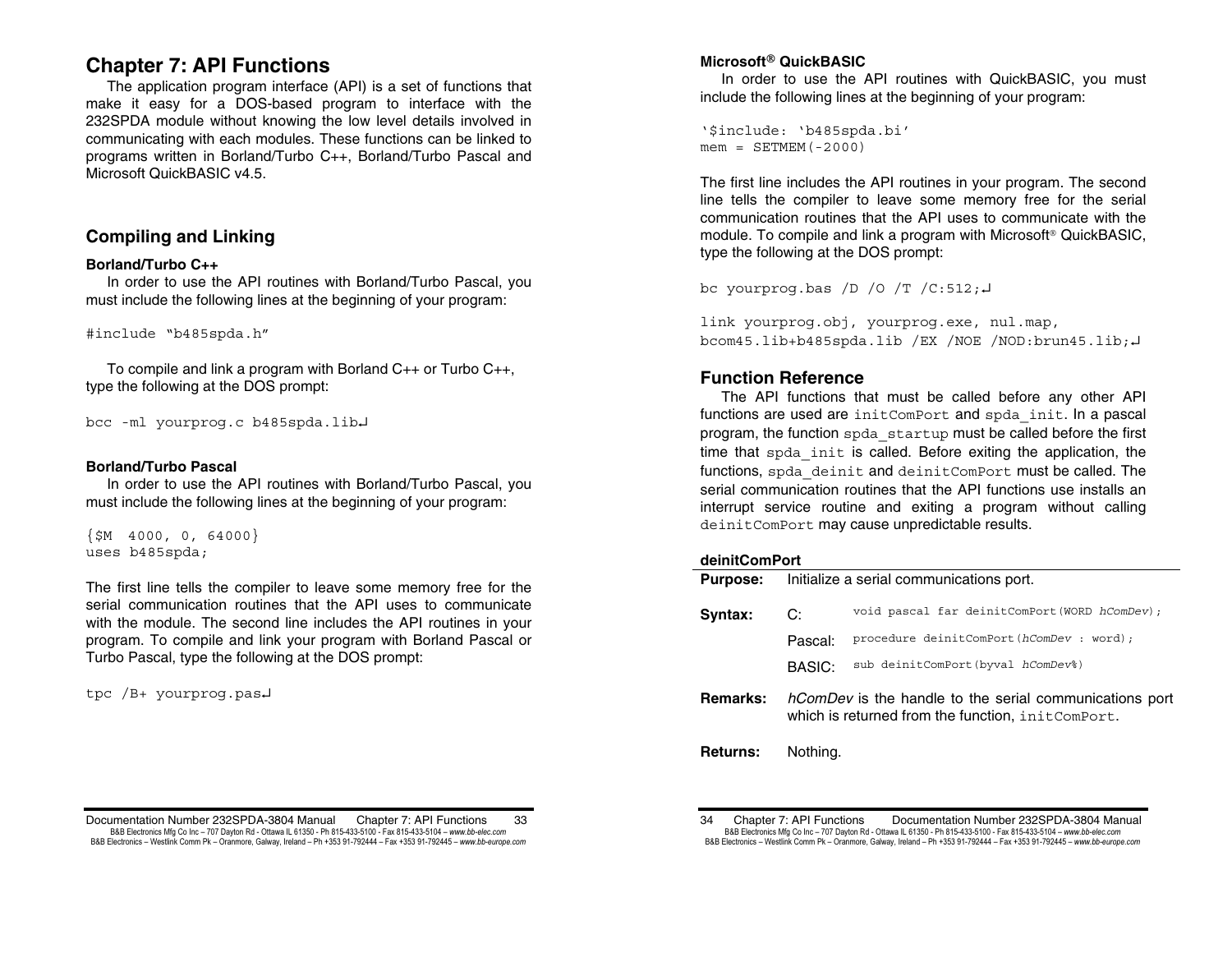### **initComPort**

#### **Purpose:** Initialize a serial communications port.

- **Syntax: C:** WORD pascal far initComPort(WORD *addr*, BYTE *irq*, long *baud*);
	- Pascal: function initComPort(*addr* : word; *irq* : byte; *baud*: longint) : word;
	- BASIC: function initComPort%(byval *addr*%, byval *irq*%, byval *baud*&)
- **Remarks:** *addr* is that serial port address. *irq* is the interrupt request number that the serial port uses. The table below shows the common port addresses and irq's.

| Name             | Address | IRQ |
|------------------|---------|-----|
| COM <sub>1</sub> | 03F8h   |     |
| COM <sub>2</sub> | 02F8h   | з   |
| COM <sub>3</sub> | 03E8h   |     |
| COM <sub>4</sub> | 02E8h   |     |

*baud* is the baud rate that will be used to communicate with the module. The valid values for *baud* are from 2 to 115200; however, the 232SPDA only allows baud rates between 1200 to 9600.

- **Returns:** This function returns a handle to a serial communications port or -1 if the port could not be opened.
- **See Also:** deinitComPort

## **spda\_get\_module\_type Purpose:** Get the type of module.

- **Syntax: C:** int pascal far spda\_get\_module\_type(int *handle*); Pascal: function spda\_get\_module\_type(*handle* : integer) : integer; BASIC: function spdaGetModuleType%(byval *handle*%) **Remarks:** *handle* is the handle to the module which is returned from the function, spda\_init.
- **Returns:** This function returns the module type for the specified handle. 81h (129) is returned for the 232SPDA

### **spda\_deinit**

| <b>Purpose:</b> | Terminate communications with a module. |                                                                                              |  |  |  |
|-----------------|-----------------------------------------|----------------------------------------------------------------------------------------------|--|--|--|
| Syntax:         | C:                                      | void pascal far spda deinit (int handle);                                                    |  |  |  |
|                 | Pascal:                                 | procedure spda deinit (handle : integer);                                                    |  |  |  |
|                 | BASIC:                                  | procedure spdaDeinit (byval handle%)                                                         |  |  |  |
| Remarks:        |                                         | <i>handle</i> is the handle to the module which is returned from<br>the function, spda init. |  |  |  |
| <b>Returns:</b> | Nothina.                                |                                                                                              |  |  |  |

**See Also:** spda\_init

Documentation Number 232SPDA-3804 Manual Chapter 7: API Functions 35 B&B Electronics Mfg Co Inc – 707 Dayton Rd - Ottawa IL 61350 - Ph 815-433-5100 - Fax 815-433-5104 – *www.bb-elec.com* B&B Electronics - Westlink Comm Pk - Oranmore, Galway, Ireland - Ph +353 91-792444 - Fax +353 91-792445 - www.bb-europe.com

<sup>36</sup> Chapter 7: API Functions Documentation Number 232SPDA-3804 Manual B&B Electronics Mfg Co Inc – 707 Dayton Rd - Ottawa IL 61350 - Ph 815-433-5100 - Fax 815-433-5104 – *www.bb-elec.com* B&B Electronics - Westlink Comm Pk - Oranmore, Galway, Ireland - Ph +353 91-792444 - Fax +353 91-792445 - www.bb-europe.com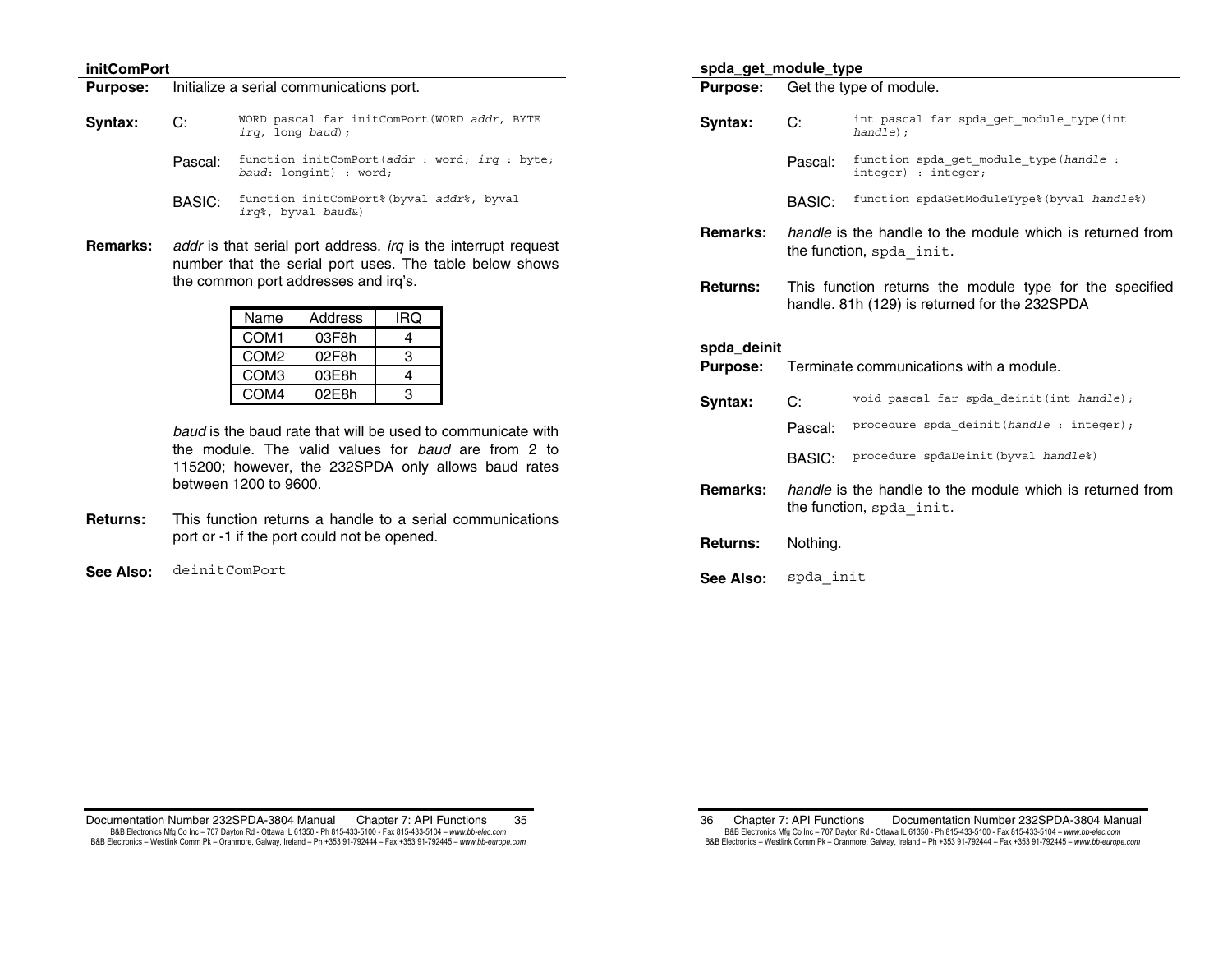#### **spda\_init**

**Purpose:** Setup communications with a module.

- **Syntax: C:** int pascal far spda\_init(WORD *hComDev*, int *modType*, BYTE *modAddr*);
	- Pascal: function spda\_init(*hComDev* : word; *modType* : integer; *modAddr* : byte) : integer;
	- BASIC: function spdaInit%(byval *hComDev*%, byval *modType*%, byval *modAddr*%)
- **Remarks:** *hComDev* is the handle to a communications port which is returned by the function, initComPort. *modType* is the module type that we are using. The module type for the 232SPDA is 81h (129). modAddr is the module address. This is always 30h (48) for the 232SPDA module.
- **Returns:** This function returns a handle that is used in other functions to communicate with this module.
- **See Also:** spda\_deinit

#### **spda\_read\_analog\_inputs**

| <b>Purpose:</b> |                                                                                                                             | Read the analog input channels of the module.                                                             |  |  |  |  |  |  |
|-----------------|-----------------------------------------------------------------------------------------------------------------------------|-----------------------------------------------------------------------------------------------------------|--|--|--|--|--|--|
| Syntax:         | C:                                                                                                                          | int pascal far spda read analog inputs (WORD<br>handle, WORD channels, WORD far *reply);                  |  |  |  |  |  |  |
|                 | Pascal:                                                                                                                     | function spda read analog inputs (handle :<br>word; channels : word; var reply :<br>WordArray) : integer; |  |  |  |  |  |  |
|                 | BASIC:                                                                                                                      | function spdaReadAnalogInputs% (byval<br>handle%, byval channels%, byval replyOfs%,<br>byval replySeq%)   |  |  |  |  |  |  |
| Remarks:        | handle is the handle to the module which is returned from<br>the function, spda init. <i>channels</i> is a bit mask for the |                                                                                                           |  |  |  |  |  |  |

channels to be read. Setting bit 0 of *channels* causes A/D channel 0 to be read, setting bit 1 causes A/D channel 1 to be read, etc.

| Bit   |                          |             |             |             |            |                       |     |     |
|-------|--------------------------|-------------|-------------|-------------|------------|-----------------------|-----|-----|
| Value | 80h<br>(128)             | 40h<br>(64) | 20h<br>(32) | 10h<br>(16) | 08h<br>(8) | 04h<br>$\overline{4}$ | 02h | 01h |
| A/D   | $\overline{\phantom{0}}$ | AD6         | AD5         | AD4         | AD3        | AD <sub>2</sub>       | AD1 | AD0 |

*reply* is a pointer to an array of seven 16-bit values where the analog values will be stored.

**Returns:** This function returns zero if an error occurred, otherwise it returns non-zero.

### **spda\_read\_digital\_io**

| <b>Purpose:</b> | Read the state of the digital I/O lines.                                                     |                                                             |  |  |  |  |  |
|-----------------|----------------------------------------------------------------------------------------------|-------------------------------------------------------------|--|--|--|--|--|
| Syntax:         | WORD pascal far spda read digital io(int<br>C:<br>handle);                                   |                                                             |  |  |  |  |  |
|                 | Pascal:                                                                                      | function spda read digital io (handle :<br>integer) : word; |  |  |  |  |  |
|                 | BASIC:                                                                                       | function spdaReadDiqitalIO% (byval handle%)                 |  |  |  |  |  |
| Remarks:        | <i>handle</i> is the handle to the module which is returned from<br>the function, spda init. |                                                             |  |  |  |  |  |

**Returns:** This function returns the digital I/O states. If a bit is set, then the corresponding I/O line is on. The table below describes the mapping of the bits that are returned.

| Bit          |              | 6           | u           |             | U          |                          |            |     |
|--------------|--------------|-------------|-------------|-------------|------------|--------------------------|------------|-----|
| <b>Value</b> | 80h<br>(128) | 40h<br>(64) | 20h<br>(32) | 10h<br>(16) | 08h<br>(8) | 04h<br>(4)               | 02h<br>(2) | 01h |
| I/O          | -            | -           | IN1         | INO         | OTUC       | $\overline{\phantom{a}}$ | -          |     |

See Also: spda set digital outputs

Documentation Number 232SPDA-3804 Manual Chapter 7: API Functions 37 B&B Electronics Mfg Co Inc – 707 Dayton Rd - Ottawa IL 61350 - Ph 815-433-5100 - Fax 815-433-5104 – *www.bb-elec.com* B&B Electronics - Westlink Comm Pk - Oranmore, Galway, Ireland - Ph +353 91-792444 - Fax +353 91-792445 - www.bb-europe.com

<sup>38</sup> Chapter 7: API Functions Documentation Number 232SPDA-3804 Manual B&B Electronics Mfg Co Inc – 707 Dayton Rd - Ottawa IL 61350 - Ph 815-433-5100 - Fax 815-433-5104 – *www.bb-elec.com* B&B Electronics - Westlink Comm Pk - Oranmore, Galway, Ireland - Ph +353 91-792444 - Fax +353 91-792445 - www.bb-europe.com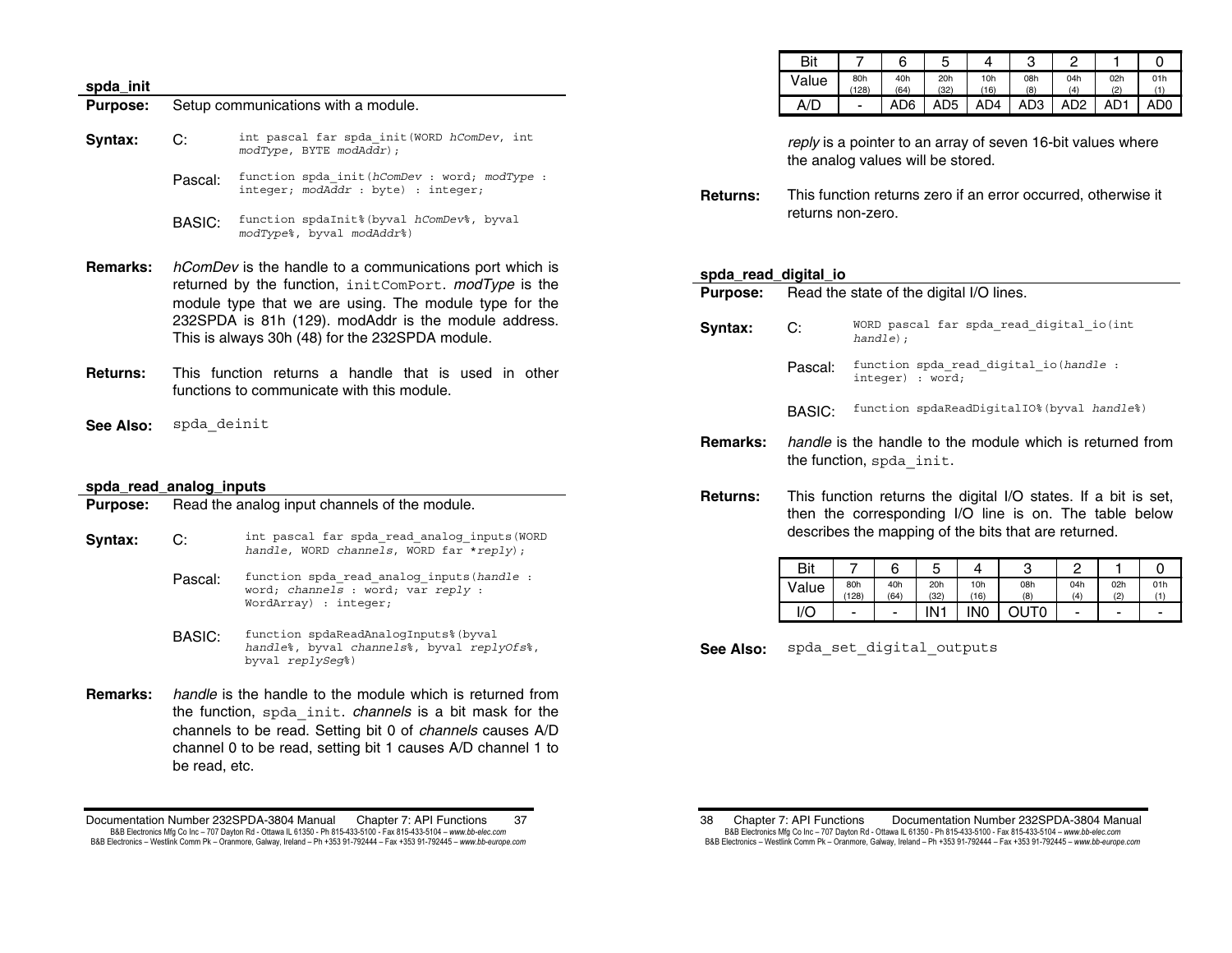#### **spda\_set\_analog\_outputs**

**Purpose:** Set the analog output levels.

- **Syntax:** C: void pascal far spda\_set\_analog\_outputs(int *handle*, WORD *channel*, WORD *value*);
	- Pascal: procedure spda\_set\_analog\_outputs(*handle* : integer; *channel* : word; *value* : word);
	- BASIC: sub spdaSetAnalogOutputs(byval *handle*%, byval *channel*%, byval *value*%)
- **Remarks:** *handle* is the handle to the module which is returned from the function, spda\_init. *channel* is the analog output channel to set. *value* is the digital value used to set the analog output. The output voltage for values less than 256 is given by:

$$
volts = \frac{value \times vref_{channel}}{255}
$$

and for values greater than 255, it is given by:

$$
volts = \frac{2 \times int(value / 2) \times vref_{channel}}{255}
$$

**Returns:** Nothing.

Documentation Number 232SPDA-3804 Manual Chapter 7: API Functions 39 B&B Electronics Mfg Co Inc – 707 Dayton Rd - Ottawa IL 61350 - Ph 815-433-5100 - Fax 815-433-5104 – *www.bb-elec.com* B&B Electronics - Westlink Comm Pk - Oranmore, Galway, Ireland - Ph +353 91-792444 - Fax +353 91-792445 - www.bb-europe.com

#### **spda\_set\_digital\_outputs**

**Purpose:** Turn the digital output off or on.

- **Syntax: C:** void pascal far spda\_set\_digital\_outputs(int *handle*, BYTE *state*); Pascal: procedure spda\_set\_digital\_outputs(*handle* : integer; *state* : byte); BASIC: sub spdaSetDigitalOutputs(byval *handle*%, byval *state*%)
- **Remarks:** *handle* is the handle to the module which is returned from the function, spda\_init. *state* is the new state of the output. If *state* is zero, then the output is turned off, otherwise it is turned on.
- **Returns:** Nothing.
- See Also: spda read digital io

### **spda\_set\_error\_detection**

- **Purpose:** This function sets the communication mode that is used with the 232SPDA module. If error detection is on, extra bytes are sent as part of the command message and the reply to help identify communications problems.
- **Syntax: C:** void pascal far spda\_set\_error\_detection(int *handle*, BYTE *state*);
	- Pascal: procedure spda\_set\_error\_detection(*handle* : integer; *state* : byte);
	- BASIC: sub spdaSetErrorDetection(byval *handle*%, byval *state*%)
- **Remarks:** *handle* is the handle to the module which is returned from the function, spda\_init. *state* is the state of the error detection. If *state* is zero, then error detection mode is off, otherwise it is on.
- **Returns:** Nothing.

<sup>40</sup> Chapter 7: API Functions Documentation Number 232SPDA-3804 Manual B&B Electronics Mfg Co Inc – 707 Dayton Rd - Ottawa IL 61350 - Ph 815-433-5100 - Fax 815-433-5104 – *www.bb-elec.com* B&B Electronics - Westlink Comm Pk - Oranmore, Galway, Ireland - Ph +353 91-792444 - Fax +353 91-792445 - www.bb-europe.com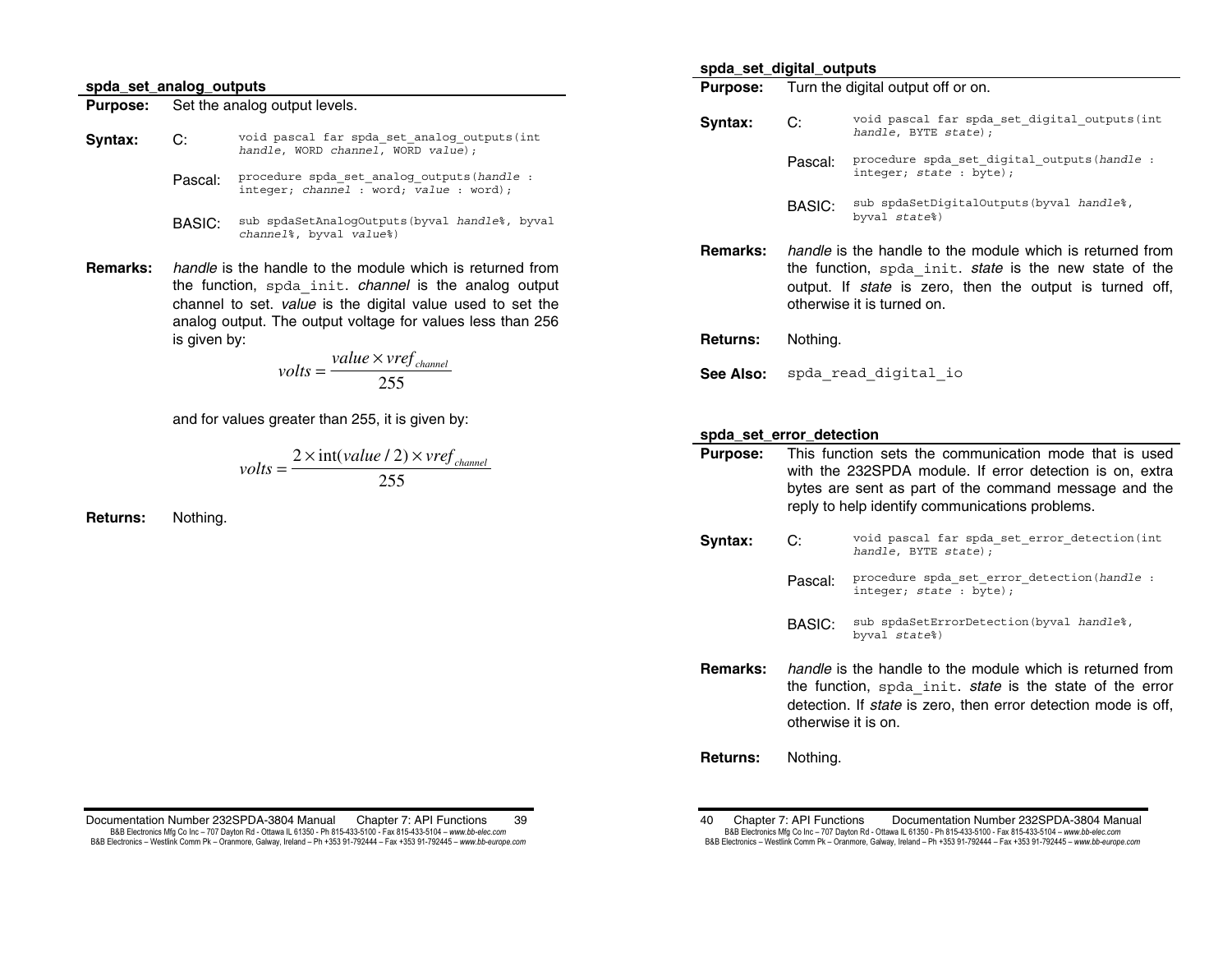### **spda\_startup**

| <b>Purpose:</b> | This function must be the called before the first time that<br>spda init is called in a pascal program. |                         |  |  |  |
|-----------------|---------------------------------------------------------------------------------------------------------|-------------------------|--|--|--|
| Syntax:         | n/a<br>C:                                                                                               |                         |  |  |  |
|                 | Pascal:                                                                                                 | procedure spda startup; |  |  |  |
|                 | BASIC:                                                                                                  | n/a                     |  |  |  |
| Remarks:        | This function initializes the internal variables of the API<br>routines for a pascal program.           |                         |  |  |  |
| <b>Returns:</b> | Nothing.                                                                                                |                         |  |  |  |

Documentation Number 232SPDA-3804 Manual Chapter 7: API Functions 41 B&B Electronics Mfg Co Inc – 707 Dayton Rd - Ottawa IL 61350 - Ph 815-433-5100 - Fax 815-433-5104 – www.*bb-elec.com*<br>B&B Electronics – Westlink Comm Pk – Oranmore, Galway, Ireland – Ph +353 91-792444 – Fax +353 91-792445

42 Chapter 7: API Functions Documentation Number 232SPDA-3804 Manual B&B Electronics Mfg Co Inc – 707 Dayton Rd - Ottawa IL 61350 - Ph 815-433-5100 - Fax 815-433-5104 – *www.bb-elec.com*<br>B&B Electronics – Westlink Comm Pk – Oranmore, Galway, Ireland – Ph +353 91-792444 – Fax +353 91-792445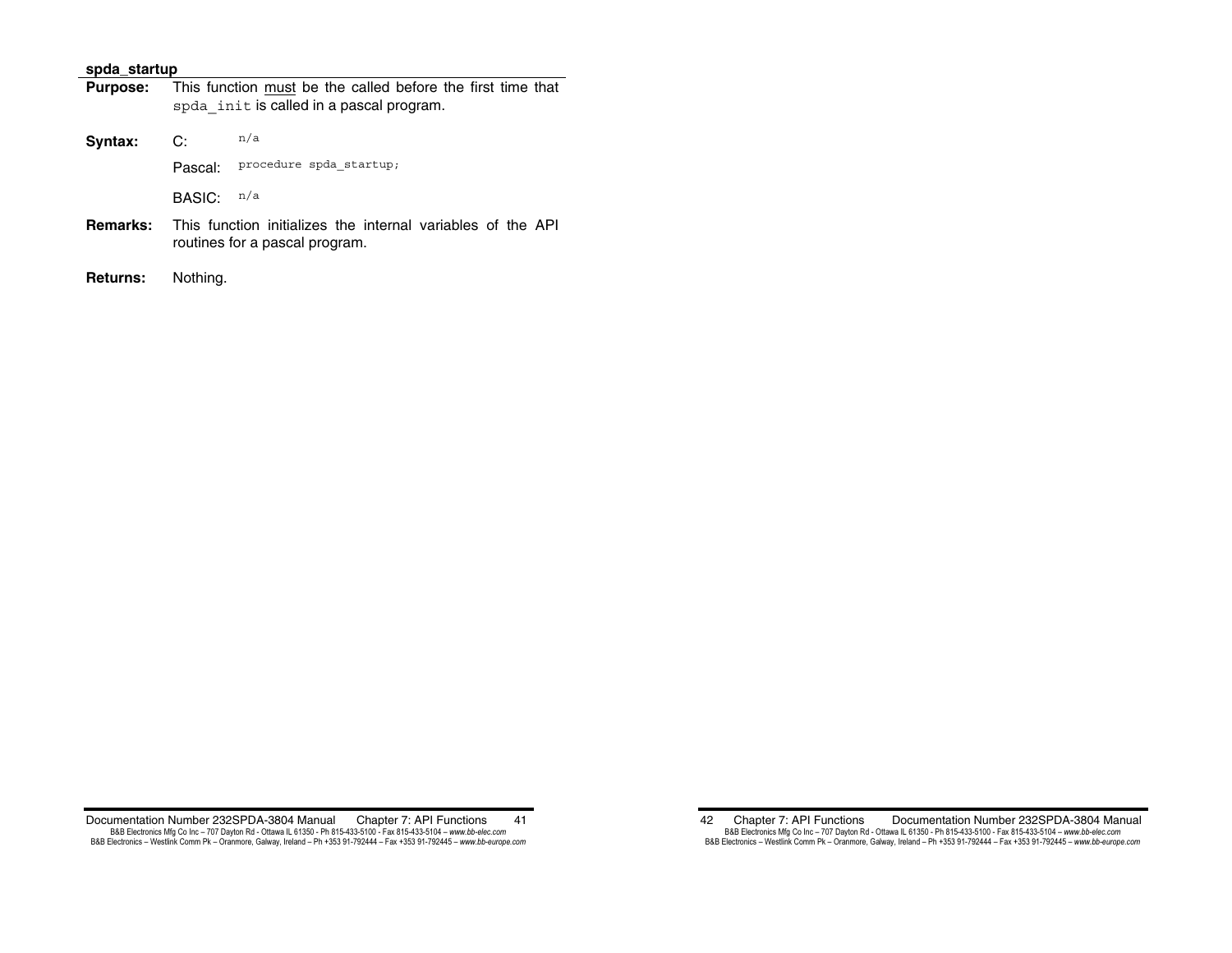# **Appendix A: Decimal to HEX to ASCII Table**

| DECIMAL to HEX to ASCII CONVERSION TABLE |                |                 |                  |            |            |                |            |            |                          |            |            |              |
|------------------------------------------|----------------|-----------------|------------------|------------|------------|----------------|------------|------------|--------------------------|------------|------------|--------------|
| DEC                                      | <b>HEX</b>     | ASCII           | <b>KEY</b>       | <b>DEC</b> | <b>HEX</b> | ASCII          | <b>DEC</b> | <b>HEX</b> | ASCII                    | <b>DEC</b> | <b>HEX</b> | ASCII        |
| 0                                        | $\Omega$       | <b>NUL</b>      | ctrl @           | 32         | 20         | SP             | 64         | 40         | @                        | 96         | 60         |              |
| 1                                        | 1              | SOH             | ctrl A           | 33         | 21         | L              | 65         | 41         | A                        | 97         | 61         | a            |
| 2                                        | $\overline{c}$ | <b>STX</b>      | ctrl B           | 34         | 22         | $\epsilon$     | 66         | 42         | В                        | 98         | 62         | b            |
| 3                                        | 3              | <b>ETX</b>      | ctrl C           | 35         | 23         | #              | 67         | 43         | С                        | 99         | 63         | C            |
| 4                                        | $\overline{4}$ | EOT             | ctrl D           | 36         | 24         | \$             | 68         | 44         | D                        | 100        | 64         | d            |
| 5                                        | 5              | ENQ             | ctrl E           | 37         | 25         | %              | 69         | 45         | Е                        | 101        | 65         | е            |
| 6                                        | 6              | ACK             | ctrl F           | 38         | 26         | &              | 70         | 46         | F                        | 102        | 66         | f            |
| 7                                        | 7              | BEL             | ctrl G           | 39         | 27         |                | 71         | 47         | G                        | 103        | 67         | g            |
| 8                                        | 8              | <b>BS</b>       | ctrl H           | 40         | 28         | (              | 72         | 48         | н                        | 104        | 68         | h            |
| 9                                        | 9              | HT              | ctrl I           | 41         | 29         | $\lambda$      | 73         | 49         | L                        | 105        | 69         | i            |
| 10                                       | A              | LF              | ctrl J           | 42         | 2A         | ×              | 74         | 4A         | J                        | 106        | 6A         | j            |
| 11                                       | в              | VT              | ctrl K           | 43         | 2B         | $\ddot{}$      | 75         | 4B         | Κ                        | 107        | 6B         | k            |
| 12                                       | С              | FF              | ctrl L           | 44         | 2C         |                | 76         | 4C         | L                        | 108        | 6C         | $\mathbf{I}$ |
| 13                                       | D              | СR              | ctrl M           | 45         | 2D         |                | 77         | 4D         | М                        | 109        | 6D         | m            |
| 14                                       | E              | SO              | ctrl N           | 46         | 2E         | $\cdot$        | 78         | 4E         | Ν                        | 110        | 6E         | n            |
| 15                                       | F              | SI              | ctrl O           | 47         | 2F         | I              | 79         | 4F         | O                        | 111        | 6F         | o            |
| 16                                       | 10             | <b>DLE</b>      | ctrl P           | 48         | 30         | 0              | 80         | 50         | P                        | 112        | 70         | p            |
| 17                                       | 11             | DC <sub>1</sub> | ctrl Q           | 49         | 31         | 1              | 81         | 51         | Q                        | 113        | 71         | q            |
| 18                                       | 12             | DC <sub>2</sub> | ctrl R           | 50         | 32         | 2              | 82         | 52         | R                        | 114        | 72         | r            |
| 19                                       | 13             | DC <sub>3</sub> | ctrl S           | 51         | 33         | 3              | 83         | 53         | S                        | 115        | 73         | s            |
| 20                                       | 14             | DC4             | ctrl T           | 52         | 34         | 4              | 84         | 54         | Т                        | 116        | 74         | t            |
| 21                                       | 15             | <b>NAK</b>      | ctrl U           | 53         | 35         | 5              | 85         | 55         | U                        | 117        | 75         | u            |
| 22                                       | 16             | <b>SYN</b>      | ctrl V           | 54         | 36         | 6              | 86         | 56         | v                        | 118        | 76         | v            |
| 23                                       | 17             | ETB             | ctrl W           | 55         | 37         | $\overline{7}$ | 87         | 57         | w                        | 119        | 77         | W            |
| 24                                       | 18             | CAN             | ctrl X           | 56         | 38         | 8              | 88         | 58         | х                        | 120        | 78         | x            |
| 25                                       | 19             | EM              | ctrl Y           | 57         | 39         | 9              | 89         | 59         | Υ                        | 121        | 79         | у            |
| 26                                       | 1A             | <b>SUB</b>      | ctrl Z           | 58         | 3A         | t              | 90         | 5A         | Z                        | 122        | 7A         | z            |
| 27                                       | 1B             | ESC             | ctrl [           | 59         | 3B         | $\vdots$       | 91         | 5B         | ſ                        | 123        | 7B         | {            |
| 28                                       | 1C             | FS              | $ctrl \setminus$ | 60         | 3C         | $\,<$          | 92         | 5C         | $\overline{\phantom{a}}$ | 124        | 7C         | L            |
| 29                                       | 1D             | GS              | ctrl ]           | 61         | 3D         | $=$            | 93         | 5D         | 1                        | 125        | 7D         | ł            |
| 30                                       | 1E             | <b>RS</b>       | ctrl ^           | 62         | 3E         | >              | 94         | 5Е         | Λ                        | 126        | 7E         |              |
| 31                                       | 1F             | US              | ctrl             | 63         | 3F         | ?              | 95         | 5F         |                          | 127        | 7F         | DEL          |

| Document Number 232SPDA-3804 ManualAppendix A: Decimal to HEX to ASCII |    |
|------------------------------------------------------------------------|----|
| Table                                                                  | 43 |

B&B Electronics Mfg Co Inc - 707 Dayton Rd - Ottawa IL 61350 - Ph 815-433-5100 - Fax 815-433-5104 - www.bb-elec.com<br>B&B Electronics - Westlink Comm Pk - Oranmore, Galway, Ireland - Ph +353 91-792444 - Fax +353 91-792445 -

44Appendix A: Decimal to HEX to ASCII TableDocument Number 232SPDA-3804 Manual B&B Electronics Mfg Co Inc – 707 Dayton Rd - Ottawa IL 61350 - Ph 815-433-5100 - Fax 815-433-5104 – *www.bb-elec.com*<br>B&B Electronics – Westlink Comm Pk – Oranmore, Galway, Ireland – Ph +353 91-792444 – Fax +353 91-792445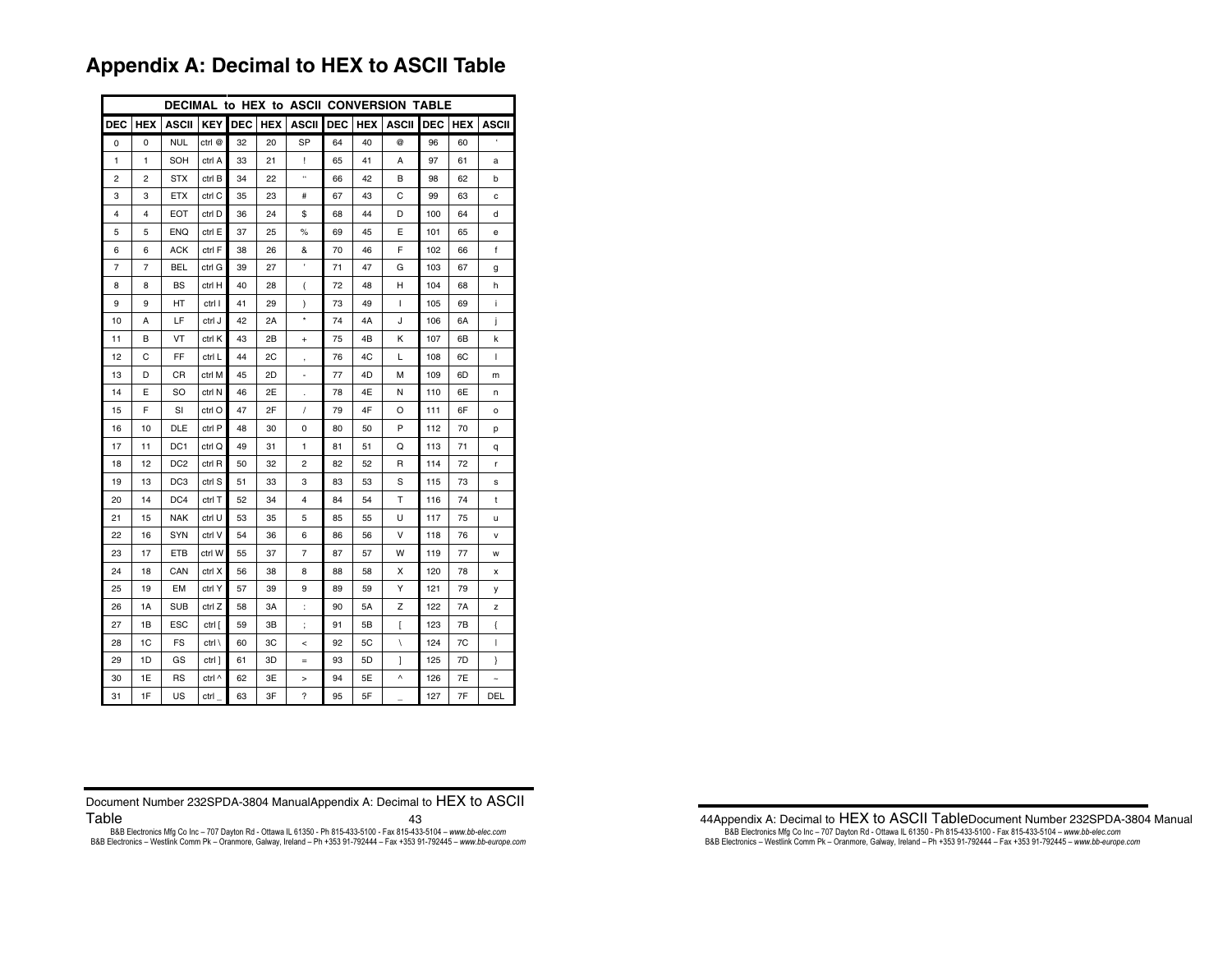# **Appendix B: Schematic**



Documentation Number 232SPDA-3804 Manual Appendix B: Schematic 45 B&B Electronics Mfg Co Inc – 707 Dayton Rd - Ottawa IL 61350 - Ph 815-433-5100 - Fax 815-433-5104 – www.*bb-elec.com*<br>B&B Electronics – Westlink Comm Pk – Oranmore, Galway, Ireland – Ph +353 91-792444 – Fax +353 91-792445

46 Appendix B: Schematic Documentation Number 232SPDA-3804 Manual B&B Electronics Mfg Co Inc – 707 Dayton Rd - Ottawa IL 61350 - Ph 815-433-5100 - Fax 815-433-5104 – *www.bb-elec.com*<br>B&B Electronics – Westlink Comm Pk – Oranmore, Galway, Ireland – Ph +353 91-792444 – Fax +353 91-792445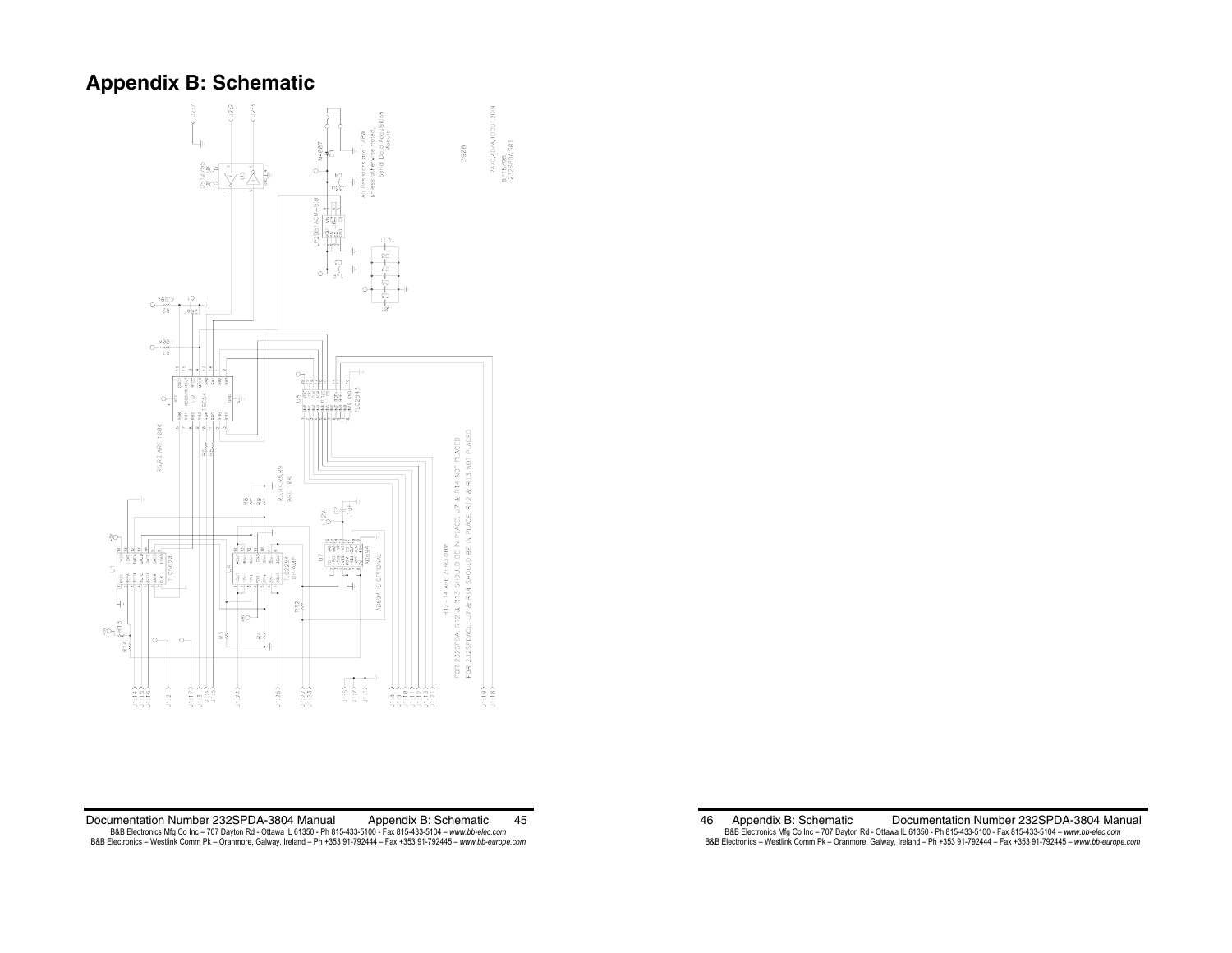# **Appendix C: Analog Input Impedance**

When interfacing with an A/D converter, it is important that the device you are connecting can drive the A/D input. To determine if your device can drive an A/D input, there are three factors you must consider:

- Output impedance of the device
- Input impedance of A/D
- A/D sampling time

The goal is to have the voltage at the A/D input settle to a voltage close to the output voltage of the device in a time frame that is less than the A/D sampling time ("close to" means a value significantly less than the resolution of the A/D). If the voltage does not settle fast enough, errors will occur in the reading, resulting in a loss of resolution.

The next section, titled "Simplified Analog Input Analysis," contains information from Texas Instruments datasheet on the TLC1543. The TLC1543 is the A/D converter that is used on the 232SPDA. This section provides a simplified calculation which can be used to determine the maximum output impedance the device can have to settle the A/D input to a voltage within one half LSB.

For the 232SPDA:  $t_c = 100us$ Using this information:  $R_s$  ≤ 170 $k\Omega$ 

If the output impedance of your device is 17ØkΩ, you should figure an additional error of ½ LSB.

 It should be pointed out that **this is a simplified analysis** and there other several other factors that must be considered (pin capacitance, noise immunity, etc.). The datasheet for the TLC2543 states that "The driving source impedance should be less than or equal to 1kΩ." B&B Electronics recommends placing a voltage follower between the A/D input and any device with output source impedance greater than 1kΩ.

# **Simplified Analog Input Analysis**

 Using the equivalent circuit in Figure C-1, the time required to charge the analog input capacitance from  $\varnothing$  to Vs within  $\frac{1}{2}$  LSB can be derived as follows:

The capacitance charging voltage is given by

$$
V_c = V_s (1 - e^{-t_c/R_i C_i})
$$
 (1)

where

$$
R_t = R_s + r_i
$$

The final voltage to ½ LSB is given by

$$
V_c(1/2\,LSB) = V_s - (V/8192) \tag{2}
$$

Equating equation 1 to equation 2 and solving for time  $t_{\alpha}$  gives

$$
V_s - (V / 8192) = V_s (1 - e^{-t_c / R_t C_i})
$$
 (3)

and

$$
t_c(1/2\,LSB) = R_t \times C_i \times \ln(8192) \tag{4}
$$

Therefore, with the values given the time for the analog input signal to settle is

$$
t_c(1/2\,LSB) = (R_s + 1k\Omega) \times 60pF \times \ln(8192) \tag{5}
$$

This time must be less than the converter sample time shown in the timing diagrams.

- $V_i$  = Input Voltage at AØ A1Ø
- $V<sub>s</sub>$  = External Driving Source Voltage
- $R<sub>s</sub>$  = Source Resistance
- $r =$  Input Resistance
- $C_i$  = Equivalent Input Capacitance

\*Driving source requirements:

- Noise and distortion for the source must be equivalent to the resolution of the converter.
- $\bullet$  R<sub>s</sub> must be real at the input frequency.

Documentation Number 232SPDA-3804 Manual Appx C: Analog Input Impedance 47 B&B Electronics Mfg Co Inc – 707 Dayton Rd - Ottawa IL 61350 - Ph 815-433-5100 - Fax 815-433-5104 – *www.bb-elec.com* B&B Electronics - Westlink Comm Pk - Oranmore, Galway, Ireland - Ph +353 91-792444 - Fax +353 91-792445 - www.bb-europe.com

<sup>48</sup> Appx C: Analog Input Impedance Documentation Number 232SPDA-3804 Manual B&B Electronics Mfg Co Inc – 707 Dayton Rd - Ottawa IL 61350 - Ph 815-433-5100 - Fax 815-433-5104 – *www.bb-elec.com* B&B Electronics - Westlink Comm Pk - Oranmore, Galway, Ireland - Ph +353 91-792444 - Fax +353 91-792445 - www.bb-europe.com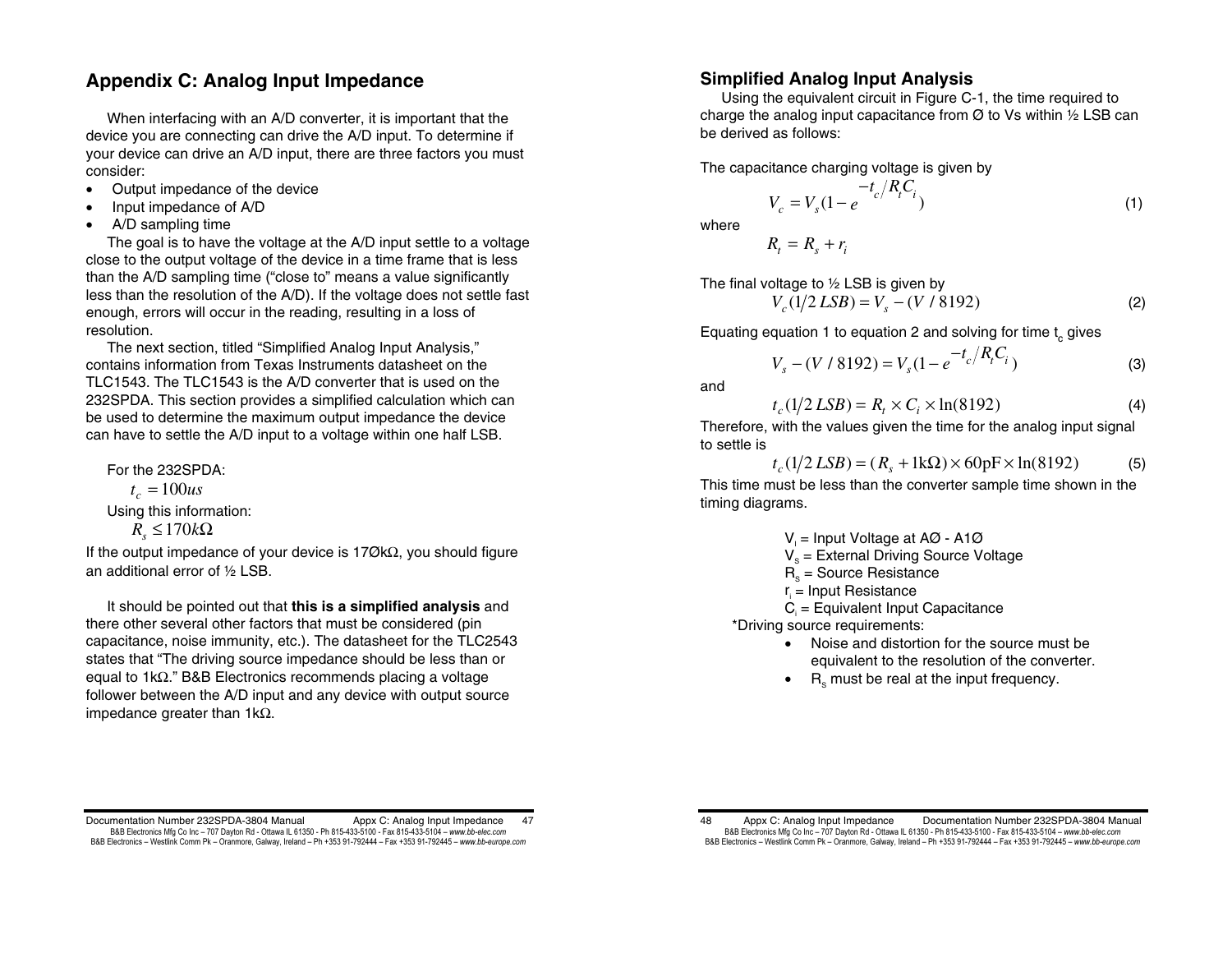

**Figure C-1. Equivalent Input Circuit Including the Driving Source** 

Documentation Number 232SPDA-3804 Manual Appx C: Analog Input Impedance 49 B&B Electronics Mfg Co Inc – 707 Dayton Rd - Ottawa IL 61350 - Ph 815-433-5100 - Fax 815-433-5104 – www.*bb-elec.com*<br>B&B Electronics – Westlink Comm Pk – Oranmore, Galway, Ireland – Ph +353 91-792444 – Fax +353 91-792445

<sup>50</sup> Appx C: Analog Input Impedance Documentation Number 232SPDA-3804 Manual B&B Electronics Mfg Co Inc – 707 Dayton Rd - Ottawa IL 61350 - Ph 815-433-5100 - Fax 815-433-5104 – *www.bb-elec.com*<br>B&B Electronics – Westlink Comm Pk – Oranmore, Galway, Ireland – Ph +353 91-792444 – Fax +353 91-792445